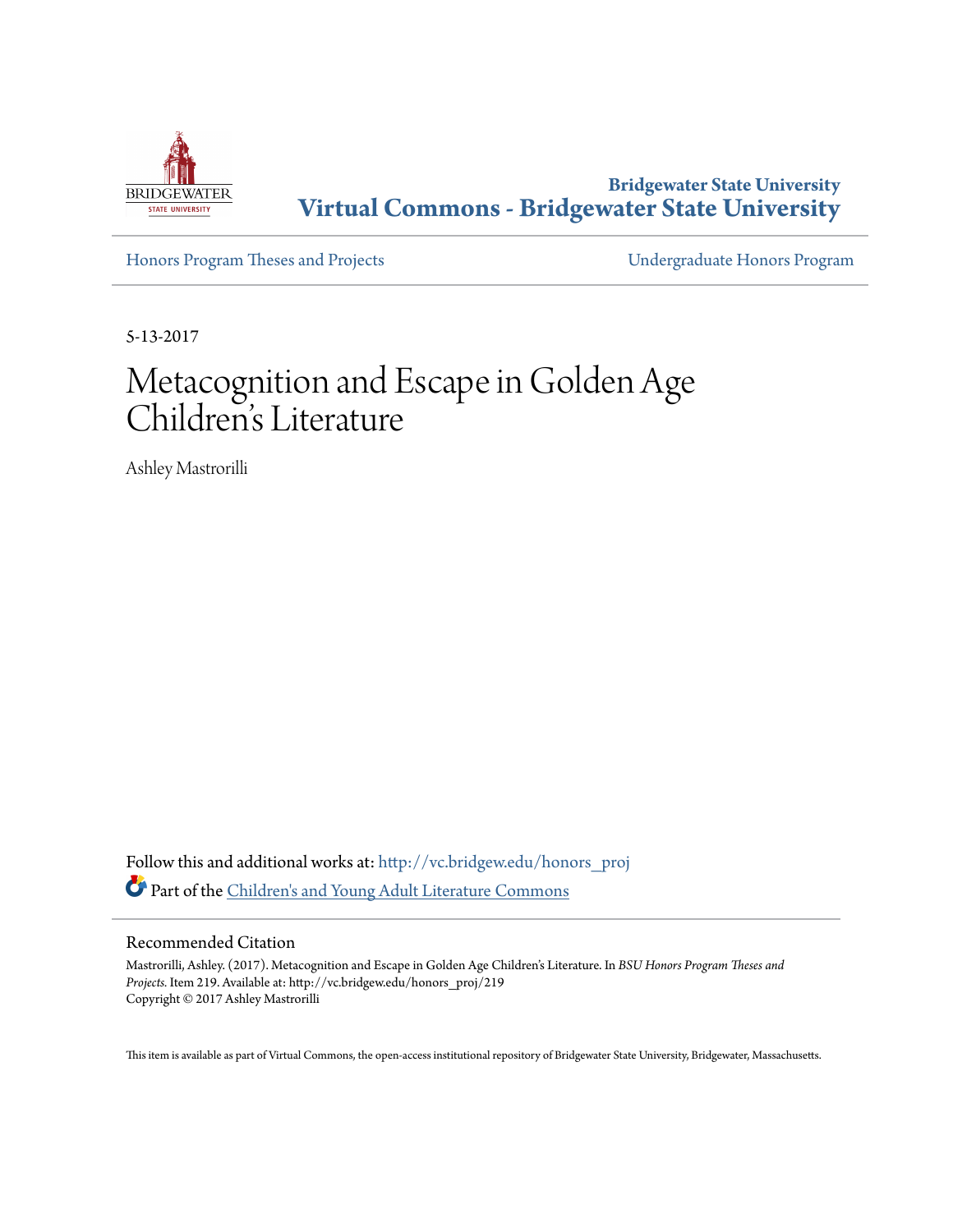Metacognition and Escape in Golden Age Children's Literature

Ashley Mastrorilli

Submitted in Partial Completion of the Requirements for Departmental Honors in English

Bridgewater State University

May 13, 2017

Dr. Kathleen Vejvoda, Thesis Director Dr. Kathryn Evans, Committee Member Dr. Ellen Scheible, Committee Member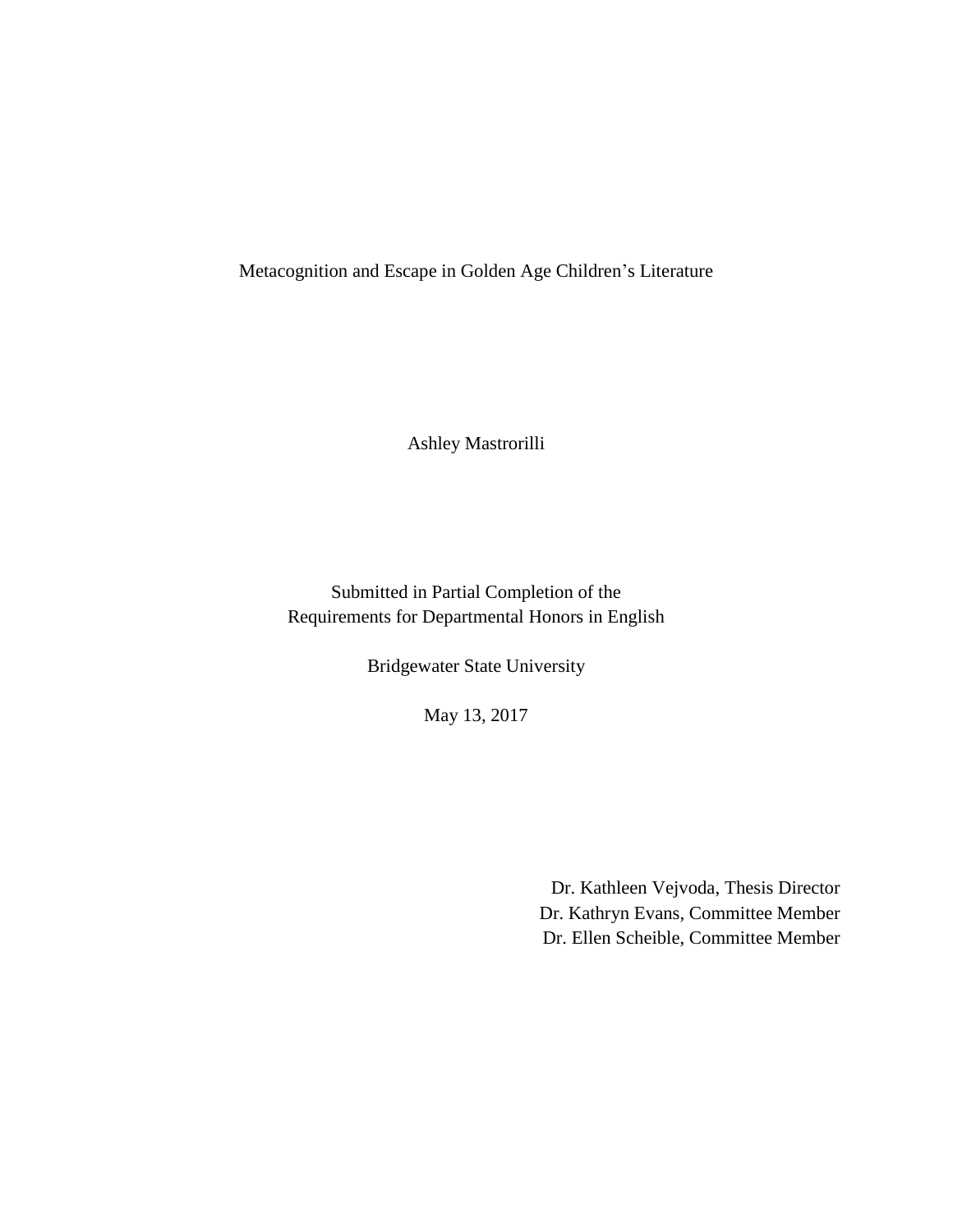# **Metacognition and Escape in Golden Age Children's Literature**

### **Introduction**

A pervasive motif in children's literature is the child protagonist's desire to escape their immediate world. Escapism is "the tendency to seek, or the practice of seeking, distraction from what normally has to be endured" (OED). Childhood is a critical period in one's life. Not only is it a highly individualized experience, it is also largely undocumented by those who are actually experiencing it. Even if they are old enough to be able to read and write on their own, children do not always document their personal experience in ways that are recognizable to adults. From an anthropological approach "[research done by anthropologist Charlotte Hardman in 1973] suggested that children were literally 'muted' because their perspectives on society were not heard by adults; indeed, adults occupying positions of power and authority over children often silenced them" (James 25). Thus, children often times communicate their thoughts and feelings with each other in ways that the adult will not pick up on at first glance. Adult authors of children's literature do their best to capture the appeal of childhood in picture books, short stories, and novels. An author could attempt to do so by creating a carefree mood in the narrative, or by having the protagonist experience a familiar feeling of defiance toward adult characters. Of course, the escapes of the child protagonist in children's literature are not necessarily an accurate depiction of what goes on in a child's mind or world, and a common misconception is that children desire to escape simply because they are bored. Often, authors will interview children and young adults to get a more accurate viewpoint for their writing. But this method presents another problem: "[m]ost existing sources that document children's reading are opaque because they are produced within institutional settings. When children write about books—as opposed to when they act out or play with books or when they write within them—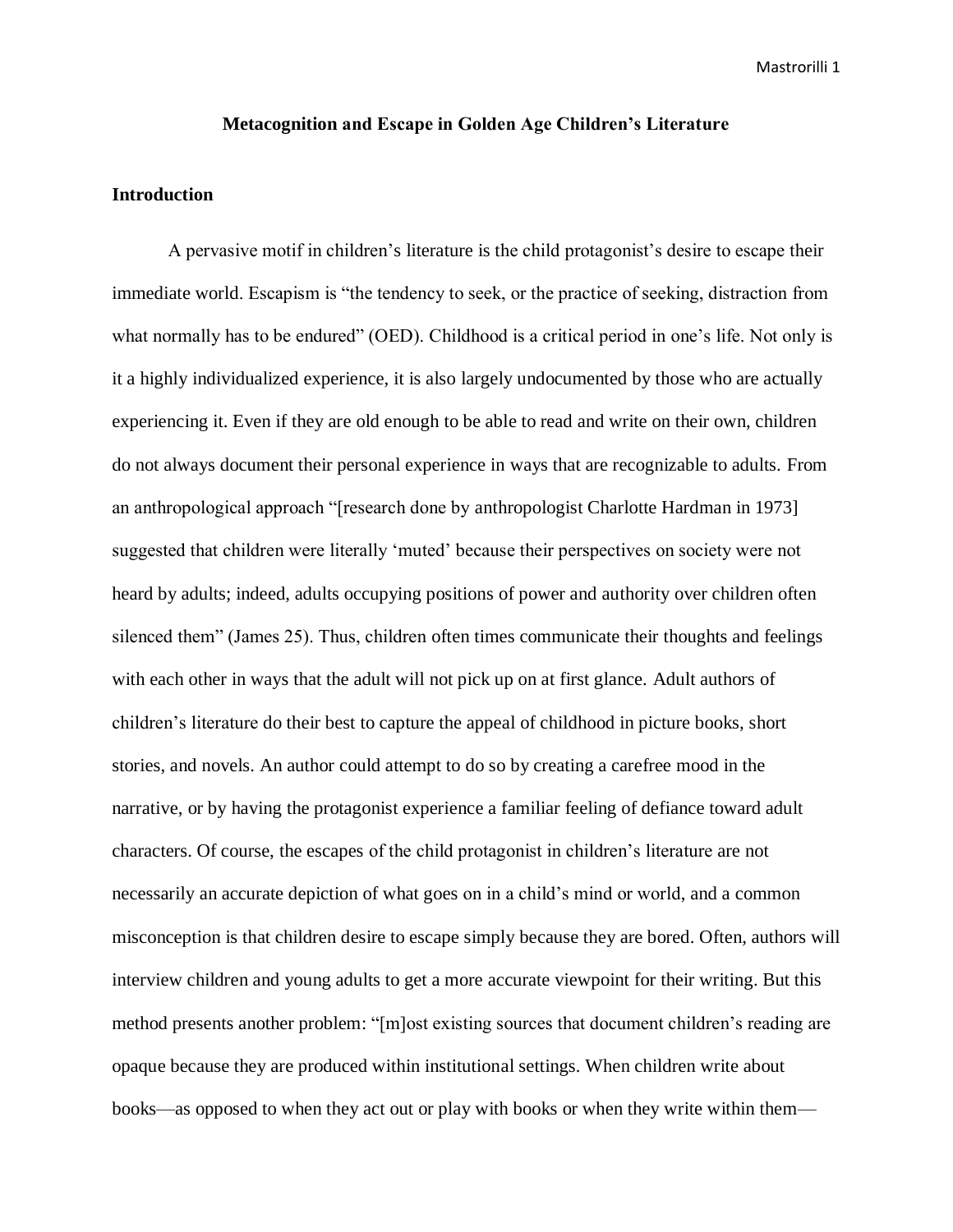they typically do so for adults. Young people assigned to write about books typically aim to please a parent, a teacher, or an author" (Schwebel 282). Here, the child readers are not being completely authentic—they are writing what they believe the adults evaluating them would want to read.

Since the nineteenth century, children's literature has evolved to include a variety of different genres, enabling a greater diversity of representation in the characterization of the child. The child protagonist's age and motivation for seeking adventure vary widely depending on the target audience. This factor alone has expanded the range and appeal of children's literature. It is evident that these characters escape because they are seeking stimulation, but it is necessary to examine more closely this need for simulation and its implications.

Stimulation through creative and imaginative play is essential to child development. It gives children the opportunity to make sense of the world around them through role play. It also allows them to reenact behaviors they have seen in society, which help them to develop an understanding of social norms. Charlotte Hardman points out that "[the culture of children's play] should be seen as representing a children's social world, one that has its own internal order and sets of rules and that is semi-autonomous from the wider adult world" (James 118), and she also "cited examples of the ways in which children, through the games they play, designate different areas of [their play space] with special names and characterize some places as having magical properties. Children share this knowledge with one another and abide by these special cultural rules" (James 118). Thus, what the child protagonist is experiencing through their imagination is essential to their development. In addition, any examination of the motivation for escapism as well as the modes of escape in any given text bring up questions of representation versus reality. Representation refers to "the linguistic or figurative process by which ideas are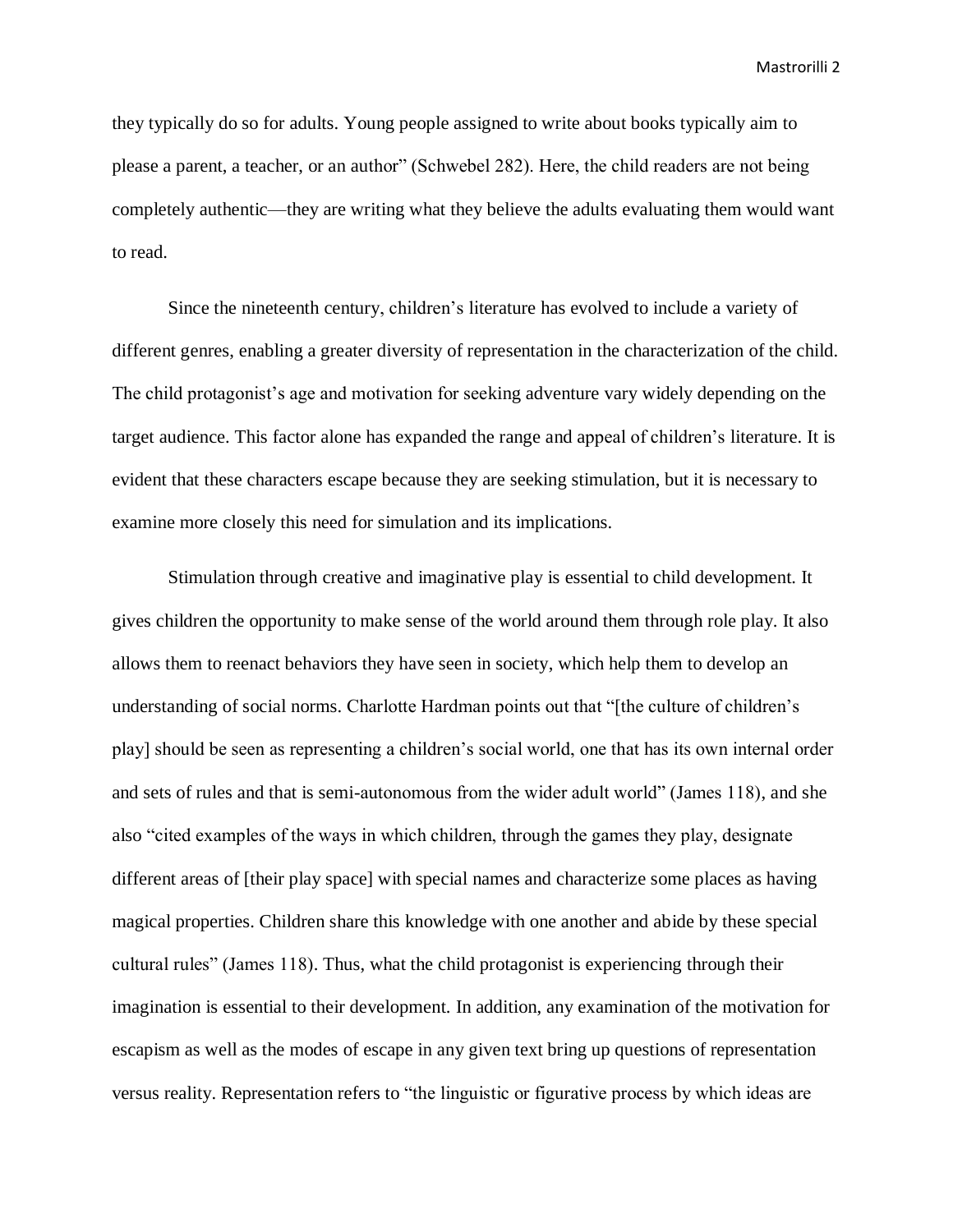given significance and meaning in society" (James 98). The tension between representation and reality is vital to remember in any study of children's literature: "[i]n relation to children and childhood, understanding the power that these discourses, or sets of representations, can have is important because they shape children's everyday lives and experiences" (James 98). In narratives of escape, representations of child characters dramatize and reinforce concepts that are central to the study of the life experiences. These concepts include the child as a social actor, egocentric perspectives, resilience and survival, the line between fantasy and reality, and the limits as well as uses of the imagination.

A child protagonist can escape their world through their imagination, through an actual physical journey, or both. If the escape of the child protagonist takes place solely in their mind, they are practicing metacognition because they are consciously thinking about the elements of their escape. They could be imagining another world, other characters in it, and even a change in their own appearance. If their escape takes place physically, the child protagonist uses the resources they have in their immediate reality to escape. This sets the stage for them to explore their potential as a social actor. The child as a social actor is "[a] concept that recognizes the active part that children can play in everyday social life" (James 114). As a social actor, the child is able to use metacognition in order to influence the context of their escape, as well as their method of play with themselves and with their peers.

The use of metacognition by the child protagonists is important because it shows that they have the ability to reason and rationalize. Metacognition is "the knowledge and control children have over their own thinking and learning activities, including reading" (Cross 132). A child that engages in metacognition is aware that their brain is able to process their thoughts, which allows for internal conversation, or the ability to talk to oneself in one's head, so to speak.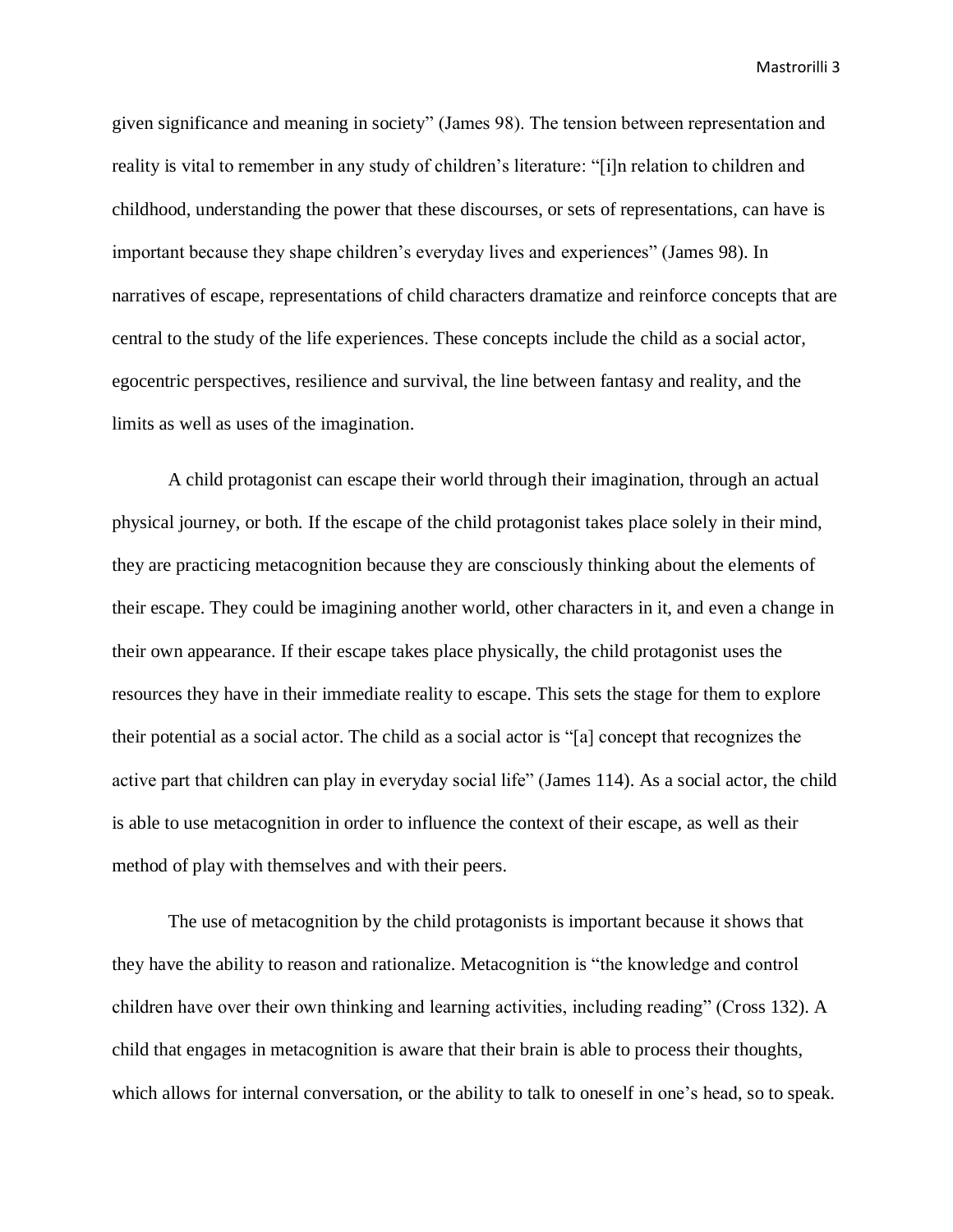Essentially, it is the process of thinking about thinking, and it indicates that a child is aware of their own thought process. This term differs from 'memory or the act of remembering' because with metacognition, critical thinking is involved, including not only the recall of previous situations but also processes of cause and effect that shaped those situations. In contrast, if one was to simply remember, it is just remembering a moment in time without such context. In the texts written for children that are explored in this thesis, metacognition is important because it aids in the conceptual development of the child protagonists. It is the agent through which they create their alternate realities.

This thesis will examine characters in major works from the Victorian and Edwardian "Golden Age" of children's literature, arguing that the child protagonists in each text not only understand but make constant use of metacognition in their pursuit of escape. In these texts, moreover, egocentrism is closely tied to metacognition. Egocentrism is defined as "a cognitive state in which the individual (typically a child) sees the world only from [their] own perspective, without the awareness that there are other perspectives" (Boyd and Bee 479). An egocentric child does not understand the reality of the world around them in most cases because they have not been exposed to the process of reflecting on an experience or solving a problem through critical thinking.

These child characters need metacognition to fuel their imaginations in order to create their escapes. Where egocentrism is present, it shapes metacognition, and metacognition can in turn drive egocentrism. As social actors, these child protagonists try to adapt to new situations "and the social structures that organize and constrain their lives" (Wells 2). An indispensable component of being a social actor is the child character's ability to monitor and refine their egocentric behavior. This ability is vital to their resilience, which is "[t]he quality or fact of being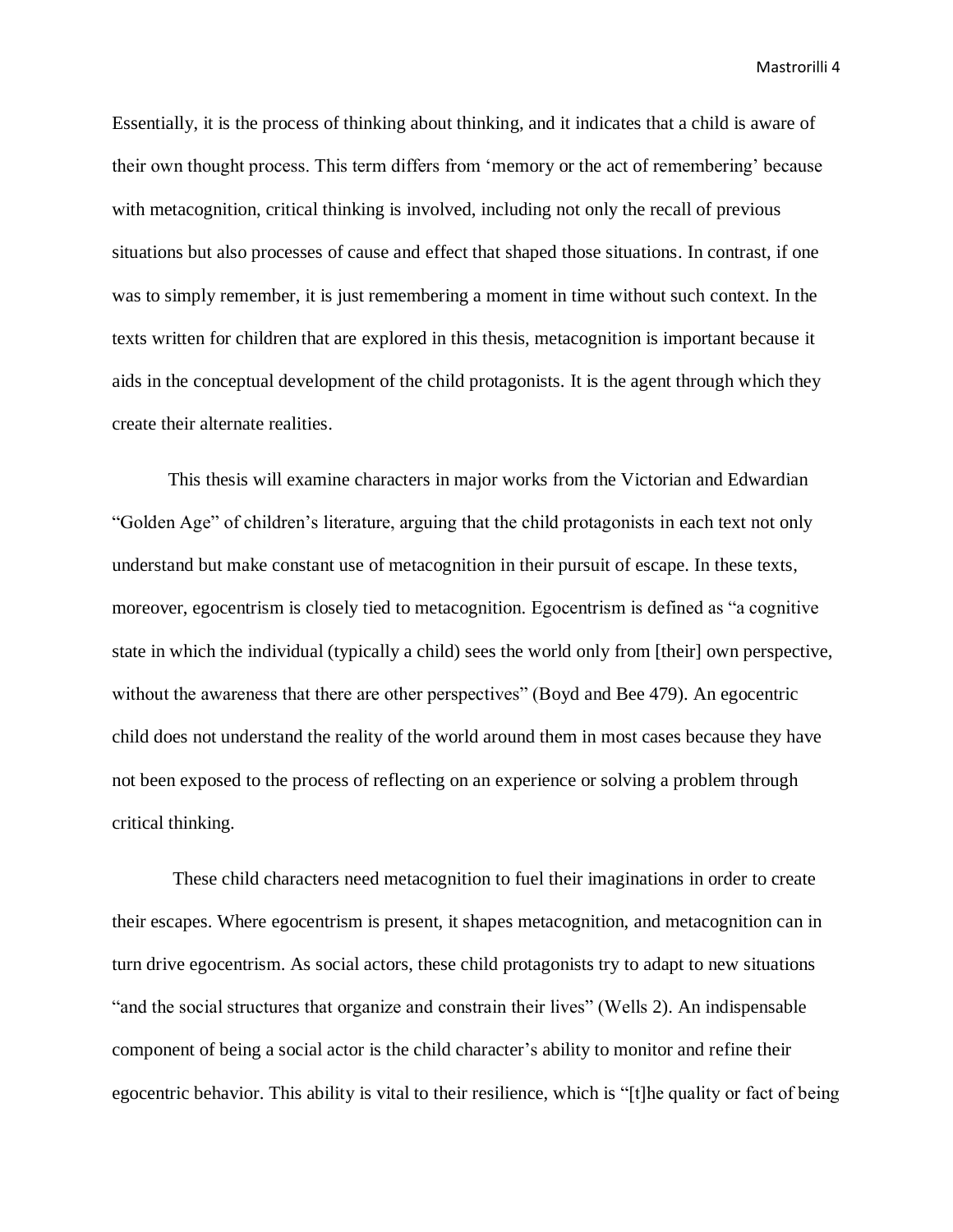able to recover quickly or easily from, or resist being affected by, a misfortune, shock, illness" (OED). Resilience enables the child protagonist to cope with semi-traumatic situations and keep moving forward, and it ultimately leads to their ability to survive on their own. Essentially, resilience enables the child to return to what they consider to be a normal level of functioning despite having experienced suffering. The child protagonist's desire to escape therefore seems to center around two important factors—metacognition and egocentrism. While the characters exhibit varying degrees of egocentrism, it is nevertheless the case that these narratives depict metacognition and egocentrism as mutually dependent.

Alice, of Lewis Carroll's *Alice's Adventures in Wonderland* (1865), Sara Crewe of Frances Hodgson Burnett's *A Little Princess* (1905), and Anne, of L.M. Montgomery's *Anne of Green Gables* (1911) all exhibit metacognition and egocentrism while acting on their escapist impulses. While the characters have different reasons for seeking an escape from reality, all are represented as aware of their personal thoughts and the role these thoughts play in their pursuit of escape. Alice is egocentric but unaware of her egocentric ways, as her behavior is the result of her attempts to fit in while in Wonderland. Unlike Alice, who has slipped into a dream, Sara Crewe and Anne Shirley make wakeful, deliberate use of their imaginations, and are clearly aware of the link between metacognition and escapism. Both Sara and Anne use their imaginations to enhance their realities and satisfy their aesthetic needs, relying on beauty and romance to help them adjust to their new environments. The most egocentric character in the novels explored here is Anne, who relies on egocentrism in addition to metacognition to close herself off from the seemingly unaccepting people in her world. Sara Crewe is the least egocentric of the three characters, but she is egocentric in the sense that she does not understand that not everyone has such a vivid imagination to entertain their desires as she does.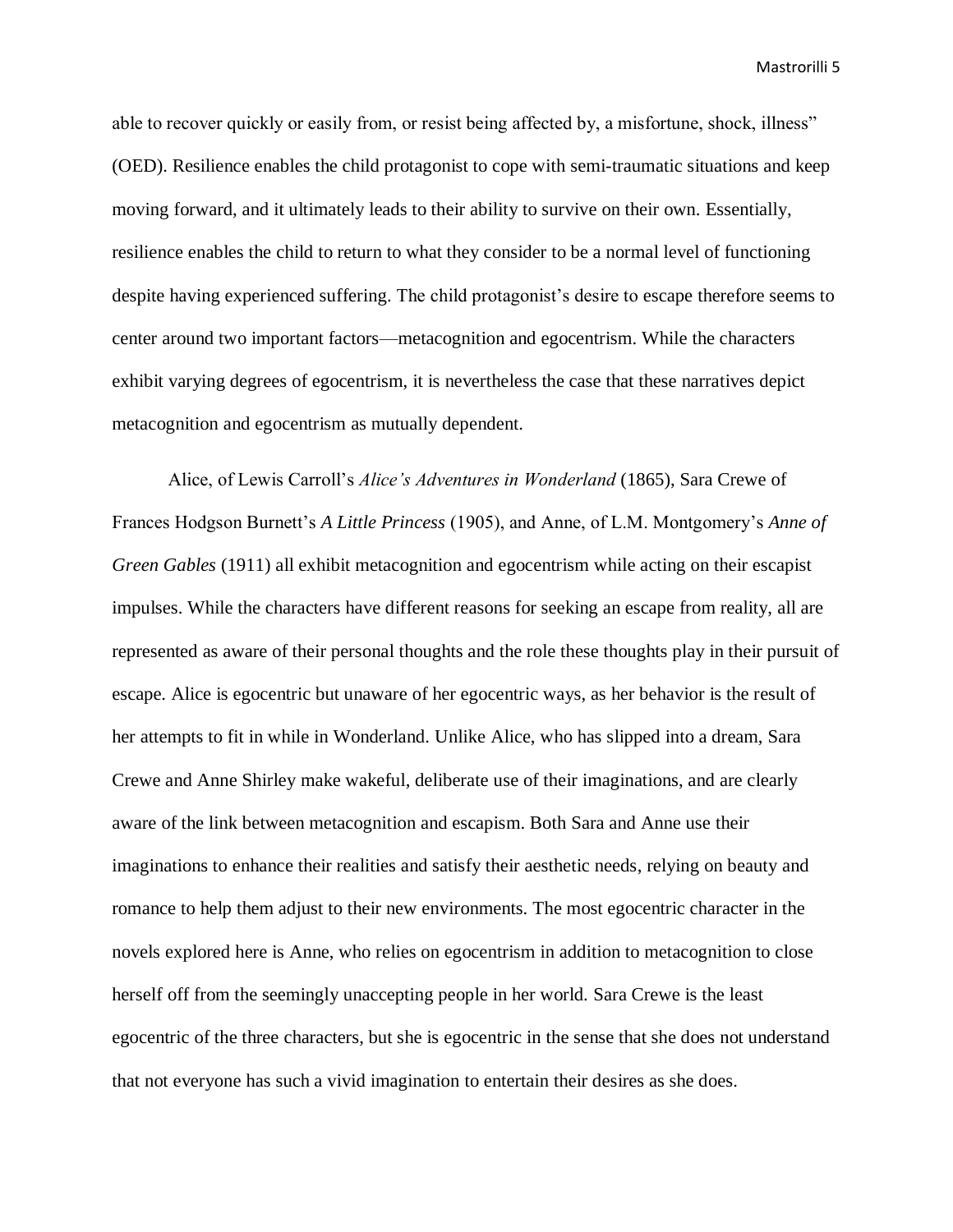The fact that egocentrism and metacognition are such important aspects of characterization in these classic works of children's fiction suggests that these authors recognize on some level their role in child development. In all of these texts the child protagonist's egocentric ways of thinking help to teach them lessons in the end. Child psychologists and educators continue to learn more about the role of metacognition in child development. Given the fact that these works of children's literature were written in the nineteenth and early twentieth centuries, it is striking that Golden Age children's fictions feature such compelling representations of child protagonists whose development is tied to the use of metacognition.

#### **The Golden Age of Children's Literature: Entertainment and Escapism**

The Golden Age, which spanned from the mid-nineteenth through the early twentieth centuries, received its name because the production of children's books reached an all-time high: "The 1880s and 1890s were an age of romanticism and escapism. The National Review (1891) repeated the description of the period as 'The Age of Children' [Sutton 507]. Good Words (1904) described the nineteenth century as 'the Children's Century,'…[Maccunn 341]" (qtd. in Lundin 49). During the Golden Age, children were not only celebrated by publishers who catered directly to them, but adults were also given the opportunity to relive their childhoods by reading to their children. During this period a dual audience becomes apparent in children's literature. A dual audience means that the author is writing to entertain both children and the adults most likely reading to them, which created a meaningful experience for the child: "[Parents] engage in rich discussions and animated conversations with their children…[and through this,] adult and child work out the meaning of a text [Morrow 2005]" (qtd. in Combs 12). However, in any discussion of children's literature, it is useful to consider the tension between the adults who read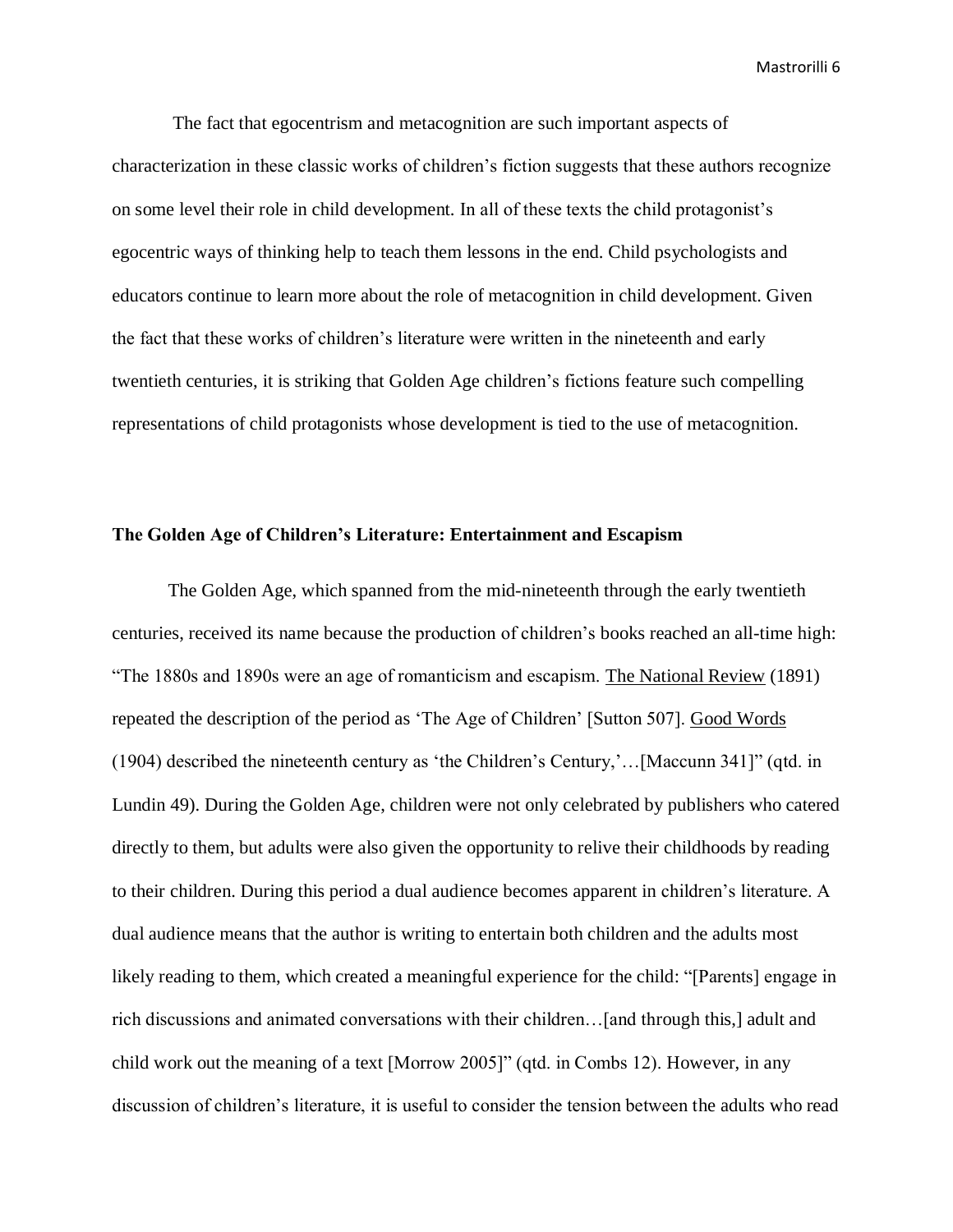to or with children and the publishing industry. The shift from predominately moralizing and didactic messages in children's books to entertainment was not taken lightly by parents.

Traditionally, before the Golden Age, children's books were given as gifts but were not intended to entertain. According to Hintz and Tribunella, during the Golden Age "children's culture expanded with the spread of industrialism and the rise of mass production, more children attended school and learned to read, more families attained middle class status and could afford books for children, children themselves came to be seen as precious objects to spoil, and more writers looked to children as a viable audience" (Hintz and Tribunella 68). Based on this historical account, it is clear that before the Golden Age, literature was only popular in the homes of wealthier, more literate families. Hintz and Tribunella describe what they refer to as the emergence of the 'Sacred Child' during this period: "childhood [was] seen as a time and space of play, imagination, and formal education was the province of only the most privileged children of the middle and upper classes who could afford to keep these young people out of the workforce and provided with the toys, games, books, leisure, and irresponsibility that now characterize[s] childhood" (Hintz and Tribunella 23). The availability of children's books both during and after the Golden Age allowed for more opportunities for children to become literate. Lundin notes, "The late Victorians envisioned childhood as a preserving the innocent world that adults had lost. Childhood was considered a separate state of life, and the child had become the focus of major imaginative and philosophical speculation—as well as a commercial exploitation" (Lundin 49). This is important because it allowed for adults to investigate the mysteries of childhood which can be a concept difficult to grasp due to "the argument that childhood is not universal since its social, cultural and historical location will vary" (James 15). Ultimately, it was unclear how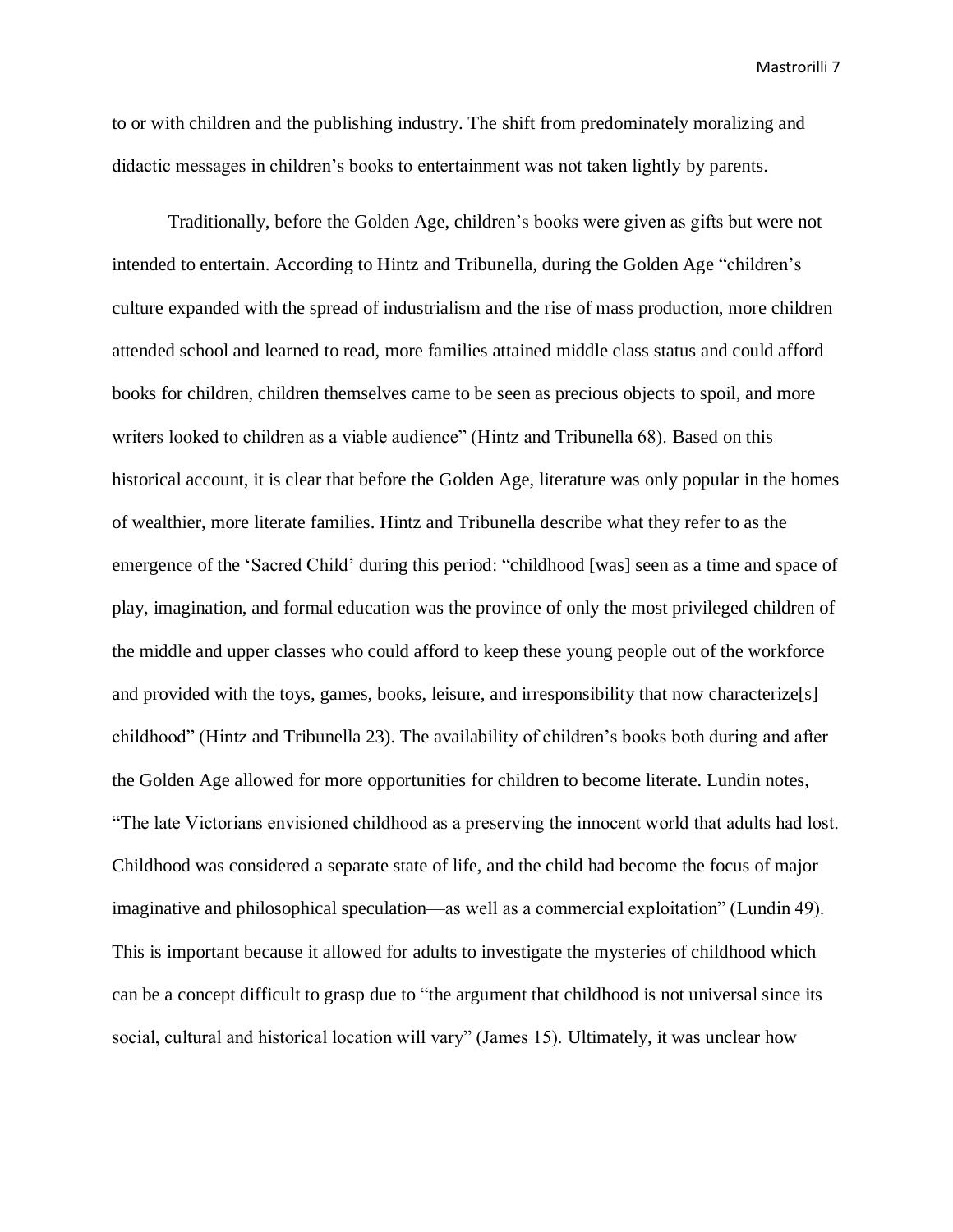children would benefit from such a change, as well as how adults would implement these works in the lives of their children and families.

A further shift in children's literature came once illustrations began to be included in books. Lundin explains "Contemporary children were now able to have their instruction by itself and their amusement by itself, 'unspoiled by any dread of being trapped in 'lessons' in midst of 'play'' [*Graphic* 590]" (qtd. in Lundin 45). Adding illustrations to children's literature allowed the child reader to engage the visual as well as literary aesthetic of the text, contributing to their use of imagination, which could spark the desire for more literary experiences. The aesthetic movement played a monumental role in children's literature during the Victorian period, transforming children's books into beautifully colorful, engaging aesthetic objects. Taking place in the 1880's, the aesthetic movement recognized the importance of both the visual arts and literature for children.

Both children and adults enjoy children's literature. Occasionally, children's literature will contain dark themes and concepts that will go over the child's head and that are meant to be enjoyed by the adult reader. Authors know that there is a dual audience when it comes to children's books because younger children are unable to read independently: "*The Art Journal* (1881) distinguished between two classes for children's books: those actually written for children and those catering to 'the pleasure of grown-up as well as infantile minds' and noted the continuing trend of publishing high-class works 'nominally intended for the little ones, but also catering to the grown up folks' [*Art Journal* 380, 408]" (qtd, in Lundin 41). Parents and guardians reading to their children do so to promote a love for reading and imaginative play. While there is the assumption that all children's books are upbeat and whimsical, it is important to remember that some children's books contain clear underlying dark themes and concepts that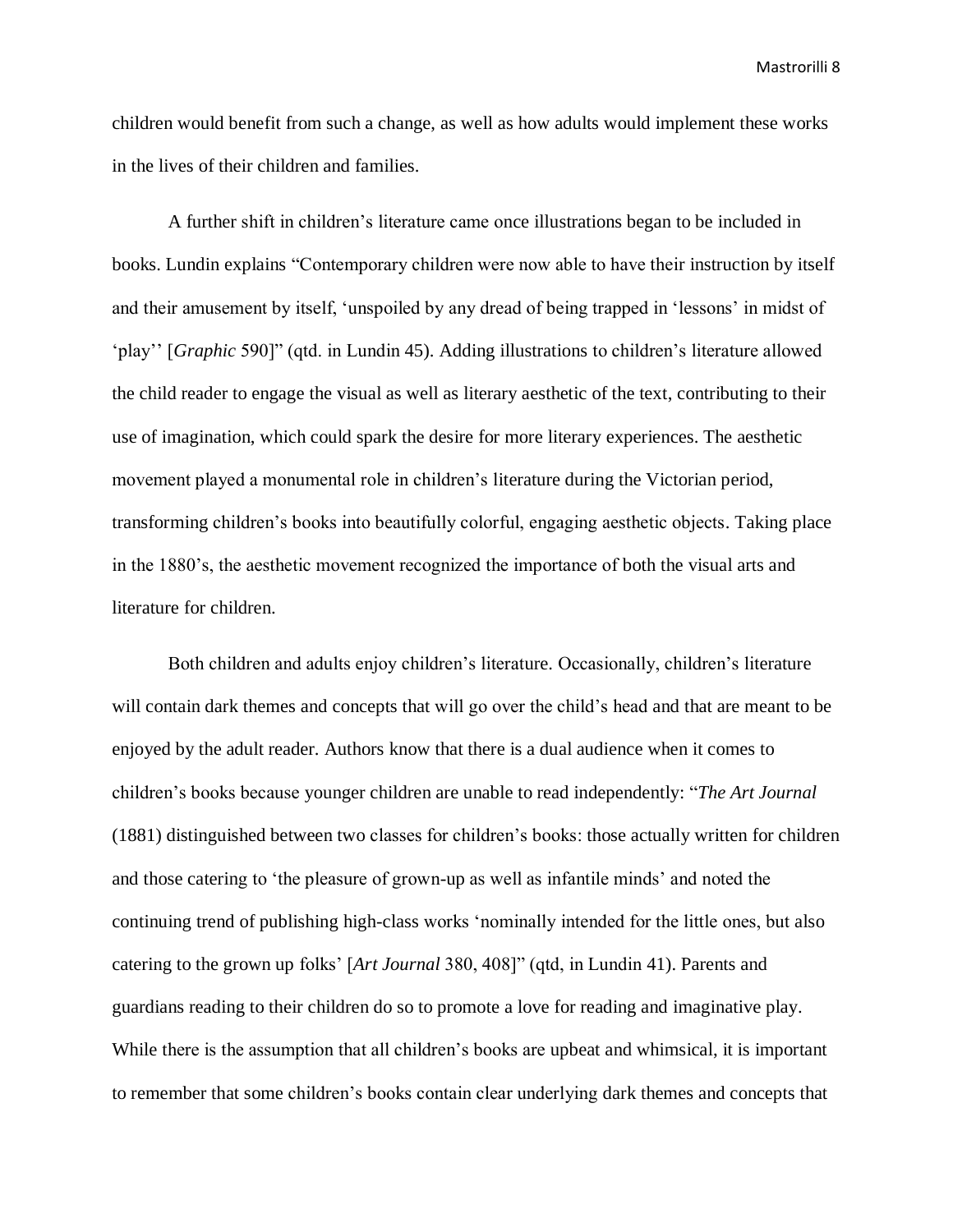truly call into question which audience the work is for. An example of this would be J.M. Barrie's *Peter and Wendy* (1911), where one critical interpretation of the novel has been that the children of Neverland do not grow up because they are all deceased. Lundin also notes that "[s]ome critics acknowledged the distinction between books for and books about children. The *Art Journal* (1883), recounting the history of children's books, noted that *Alice in Wonderland* appealed to both adults and children, and its enormous popularity and commercial success encouraged authors to write for both… [*Art Journal*, 21]" (qtd. in Lundin 41-42). Not surprisingly given the existence of the dual audience in children's literature, or the recognition of "…children and their parents as a distinct consumer group" (Hintz and Trubunella 55), Lundin points out that adults in the period also enjoyed fairy tales. In fact, "Fairy tales became fashionable fare in many literary magazines of the period. Even publications that normally did not cover children's literature included pieces on fairy tales as reading for adults" (Lundin 48). The enjoyment and connection that Lundin speaks of could be due to the possibility that adults find the motif of escapism as compelling as children do. As previously stated, escapism stems from the desire to seek out distractions. Alice escapes because she is seeking more stimulation than is available in her ordinary, everyday world; Sara seeks comfort in the midst of neglect and poverty; and Anne, who has suffered from emotional neglect and had been exploited for her labor, seeks an alternative world that lives up to her romantic ideals. Child readers may be especially drawn to the idea of escapism in literature because they are intrigued and fascinated by the independence of each of the child protagonists in their desire to escape, as well as by their imaginations; child readers may also feel empathy for these characters. Ultimately, the theme of escapism appeals to child readers because they are able to imagine what their own life would be like if they experienced a similar escape.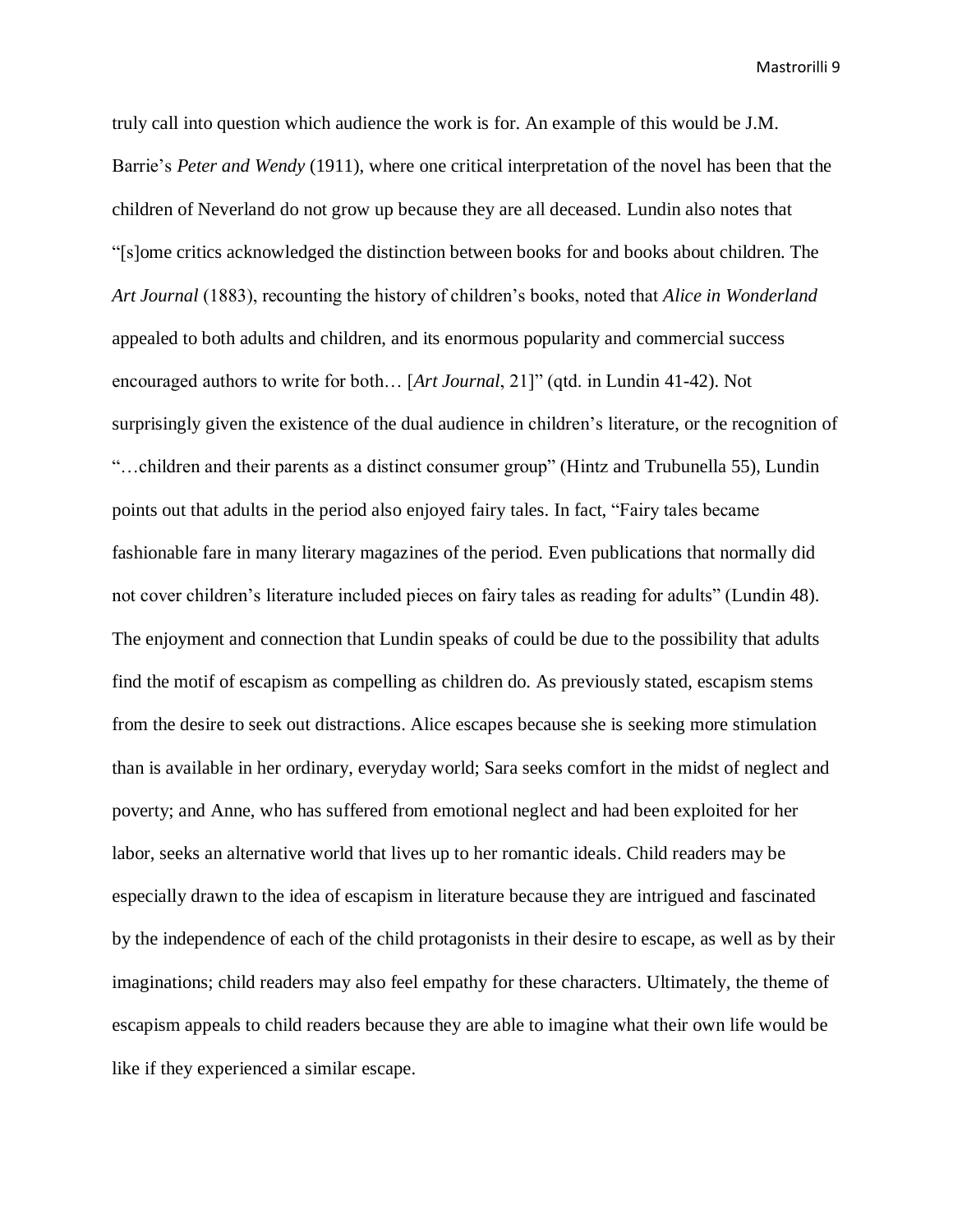### **The Link Between Egocentrism and Metacognition:** *Alice's Adventures in Wonderland*

Lewis Carroll's *Alice's Adventures in Wonderland* (1865) tells the story of a girl who dreams away her reality because she is lacking stimulation. At the beginning of the novel she is beside a river with her sister, who is reading a history book to her: "'and what is the use of a book,' thought Alice, 'without pictures or conversations?'" (Carroll 9). Alice's unappealing reality inspires her to look for something out of the ordinary: "So she was considering, in her own mind (as well as she could, for the hot day made her feel very sleepy and stupid), whether the pleasure of making a daisy-chain would be worth the trouble of getting up and picking the daisies" (Carroll 9). At this point, the adult reader will most likely pick up on the idea that Alice is falling asleep due to the extremely warm temperature, but also because she is succumbing to her boredom. Directly after this sentence in the text, Alice initiates her search for stimulation when she observes and then decides to follow a white rabbit carrying a pocket-watch. The subsequent events in the narrative are understood to be Alice's dream of a world created solely in her mind. Through her encounters with the creatures in Wonderland, it is implied that maturity is synonymous to self-regulation because Alice matures a little more each time she interacts with a character from Wonderland. Immediately after she begins to drift off, she starts to imagine Wonderland. The narrator suggests that Alice has a difficult time distinguishing between her immediate reality and the fantasy she is imagining for herself in this scene.

In her article "Lewis Carroll's Dream Child and Victorian Child Psychopathology," Stephanie L. Schatz observes that in the Victorian period it was thought that daydreaming could cause mental illness in children—making them permanently delusional: "[w]hile psychologists increasingly pathologized dream-states in children as delusional, Carroll links his 'dream-child' with 'wonder,' that is, an expression of creativity, ingenuity, and complexity" (Schatz 96). Here,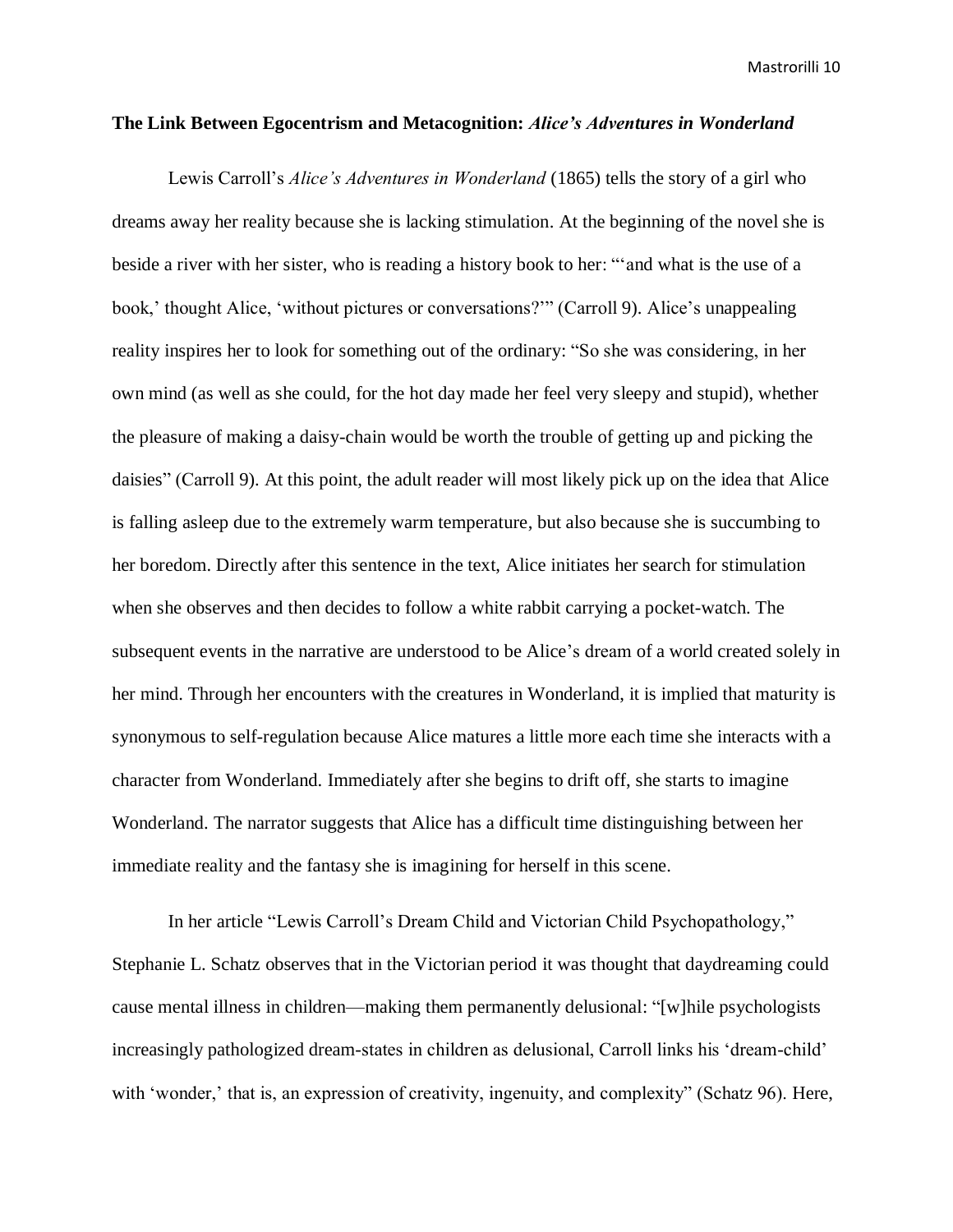Schatz is arguing that Carroll was depicting the "simple and loving heart of [Alice's] childhood" (Schatz 94) when he wrote the text. Because there was a belief that children could become too lost in their fantasies and daydreams, possibly resulting in delusion, it does make sense that characters and events in Wonderland are so wild and unpredictable. Alice does eventually make her way out of Wonderland, which would mean that she does not go insane. Schatz notes that "[t]he creative imagination that Carroll's Alice stories inspires in children is closely tied to their intellectual development, and so it is no accident that he chose to situate his dream-child protagonist in 'Wonderland'" (Schatz 112-113). Here, it is important to realize the possibility of the child reader engaging with the text because it is so creative and entertaining. In reference to the beginning of *Alice's Adventures in Wonderland*, Schatz claims that "[in the text,] [t]he term 'White Rabbit' is capitalized here, which may suggest that is *the* White Rabbit, in which case Alice may already be in Wonderland, so to speak, and perhaps asleep. But if Alice sees a real rabbit, and then, in her half-dreaming state, imagines that the real rabbit is speaking, then this is an example of a conflation of reality with fantasy. We are not told which is the case" (Schatz 106).

Although it is not clear if Alice is still in reality at this point or if she has already arrived in Wonderland, what is clear is that she is now fully engaged and has begun the journey. Furthermore, the reader's attention and curiosity are also more engaged at this point. A child reader in particular would be excited at the prospect of adventure, and will willingly follow Alice's escape and imagine themselves in Wonderland. In regard to her escape, Peter Hunt argues:

> One of the most fascinating aspects of the 'Alice' books is Carroll's technique of 'layering' meanings as he books and the way in which, as a consequence, readers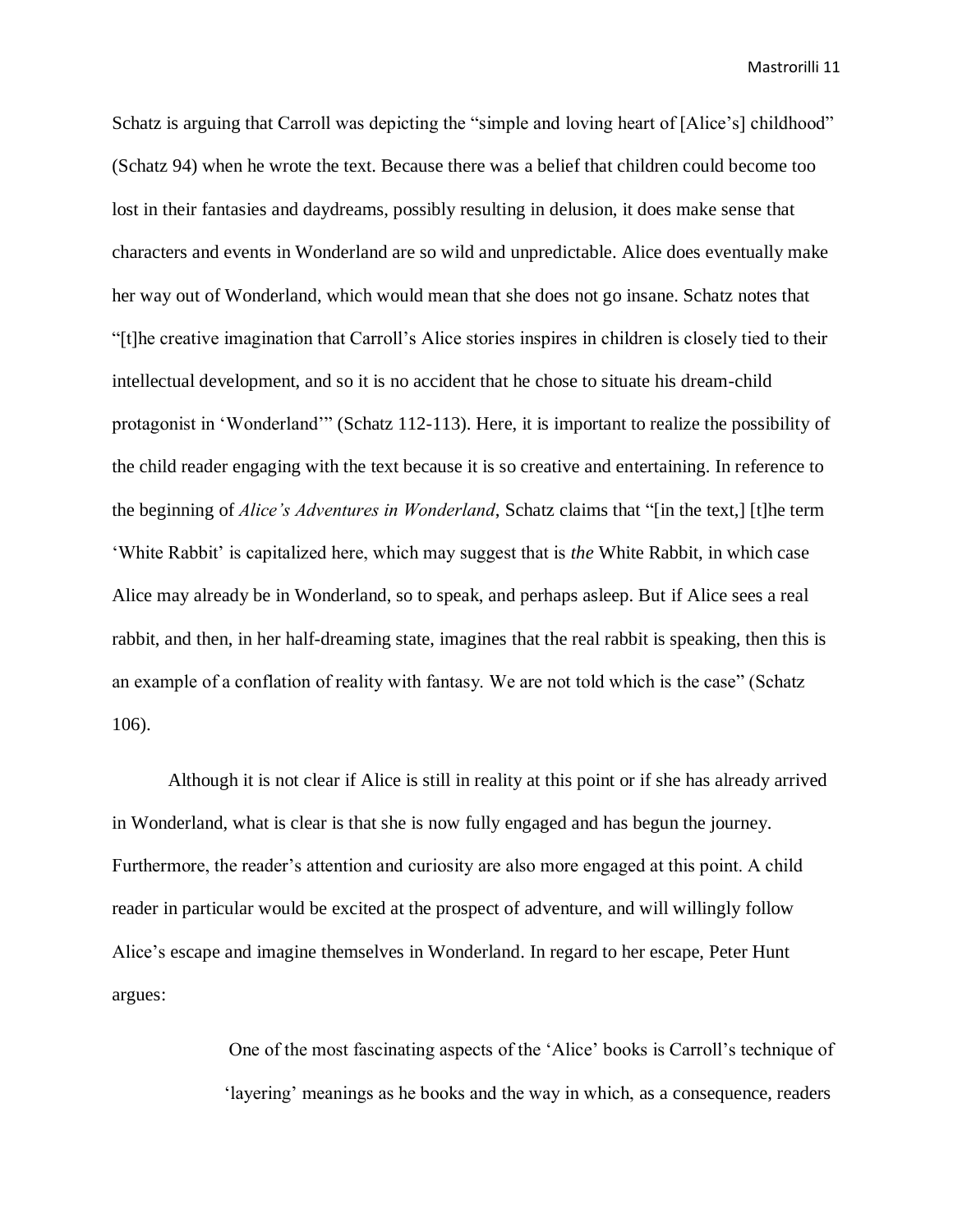are included or excluded at various stages. The question of what meanings can be made, and what effect those meanings have becomes a matter of balancing the conscious and unconscious input of the author with the factual and emotional decoding of the readers. (Hunt 42)

At this point in the text, it is up to the reader to decide if Alice has entered Wonderland, because although we know that she is drifting off to sleep, it is not clear whether she is conscious or unconscious. Here, the text could be pointing out a state between the conscious and the unconscious. After this scene, Alice is in Wonderland, and she relies explicitly on her metacognition to rationalize her way through situations.

Without her sister or any adult supervision, Alice is forced to navigate through an interesting, topsy-turvy world complete with numerous animal characters and other strange creatures. Her encounters with them are composed of pure nonsense, and she struggles to make sense of her surroundings. In this world of her escape, she relies on metacognition to reason through situations, and her egocentric personality plays a large role in this. Alice's combination of these two functions exemplifies the link between them. Without the two functioning concurrently, Alice would not be able to create an alternate reality for herself. Because of these combined functions, she has the ability to rationalize about the events around her and *then* react based on her understanding of Wonderland. To the child reader, these run-ins with silly characters are enjoyable: "Scenarios like this are open-ended questions, the purpose of which is to inspire curiosity, imagination, and reflection in the child reader rather than to provide her with concrete answers or closure. The point is not for Alice to 'learn' the answer (a difficult task in such a carnival-like environment), but rather, for the child reader to consider the question" (Schatz 109). To the adult reader, most likely reading to the child, these encounters exemplify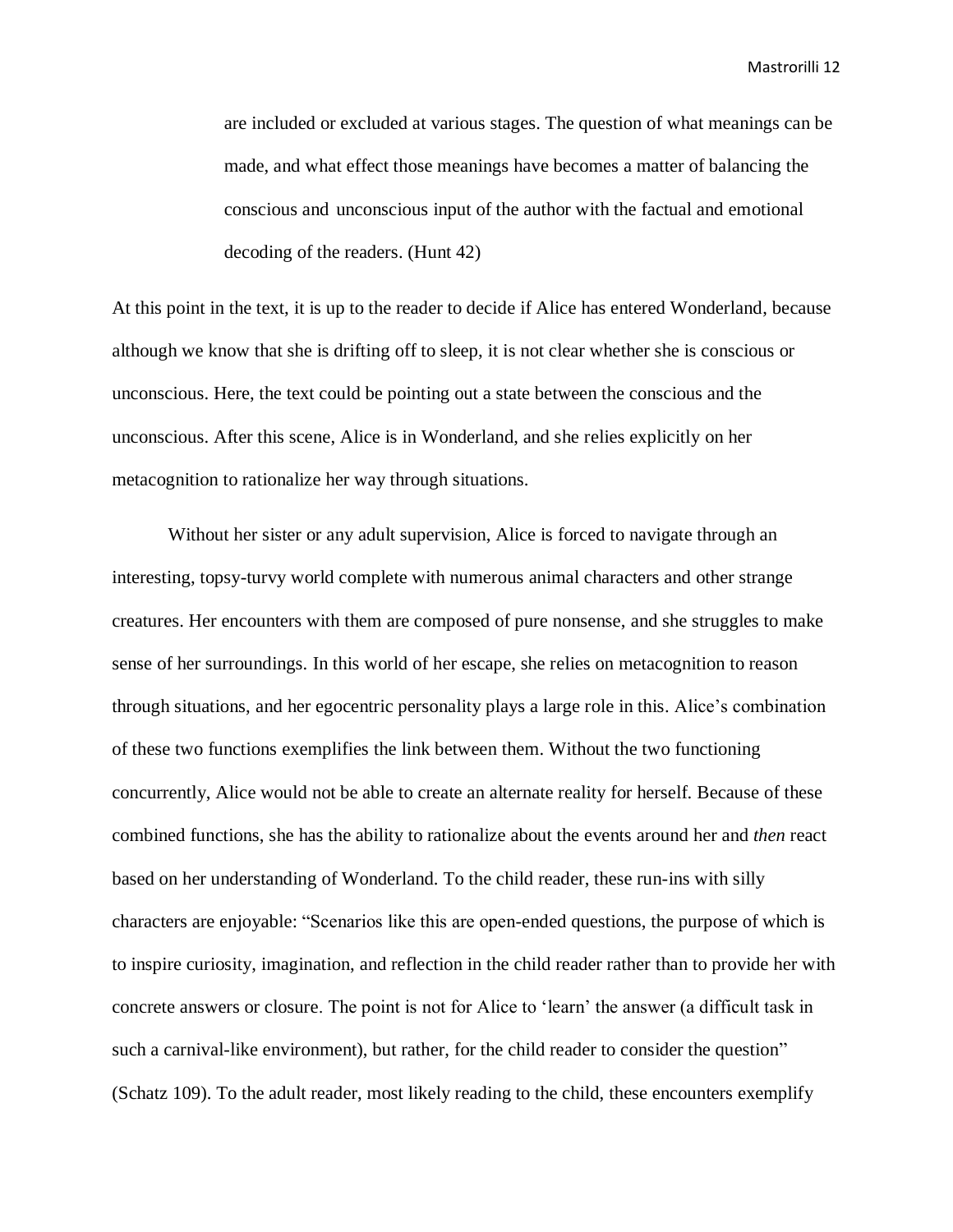Alice's egocentrism as she deals with social norms and tries to grasp a sense of societal reality within her dream.

Through situations where Alice learns about the importance of moderation, the reader does as well. By adapting attitudes and emotions from her familiar world, Alice experiences a range of emotions as she learns how to exist socially. The concept of moderation is important for children to grasp because it introduces them to the idea of how to adapt to unfamiliar social norms quickly. Essentially, it allows for children to experiment with different quantities of acceptable and unacceptable behavior in unfamiliar settings. Through trial-and-error-like behavior, they will be able to find a balance of what is socially acceptable. Alice's ability to understand and act upon the emotions she experiences is important because it proves that she is able to mature. She has the ability to regulate her emotions appropriately in situations that are emotionally challenging during her time in Wonderland based on her experiences and interactions with those around her. The first conflict centering on the problem of moderation is when Alice finds herself unsure of how to get through a door because of her height. While trying to devise a plan to get herself through the tiny door, Alice discovers a bottle containing liquid on a table nearby.

> 'No, I'll look first,' she said, 'and see whether it's marked '*poison*' or not'; for she had read several nice little stories about children who had got burnt, and eaten up by wild beasts, and other unpleasant things, all because they *would* not remember the simple rules their friends had taught them: such as, that a red-hot poker would burn you if you hold it too long; and that, if you cut your finger *very* deeply with a knife, it usually bleeds; and she had never forgotten that, if you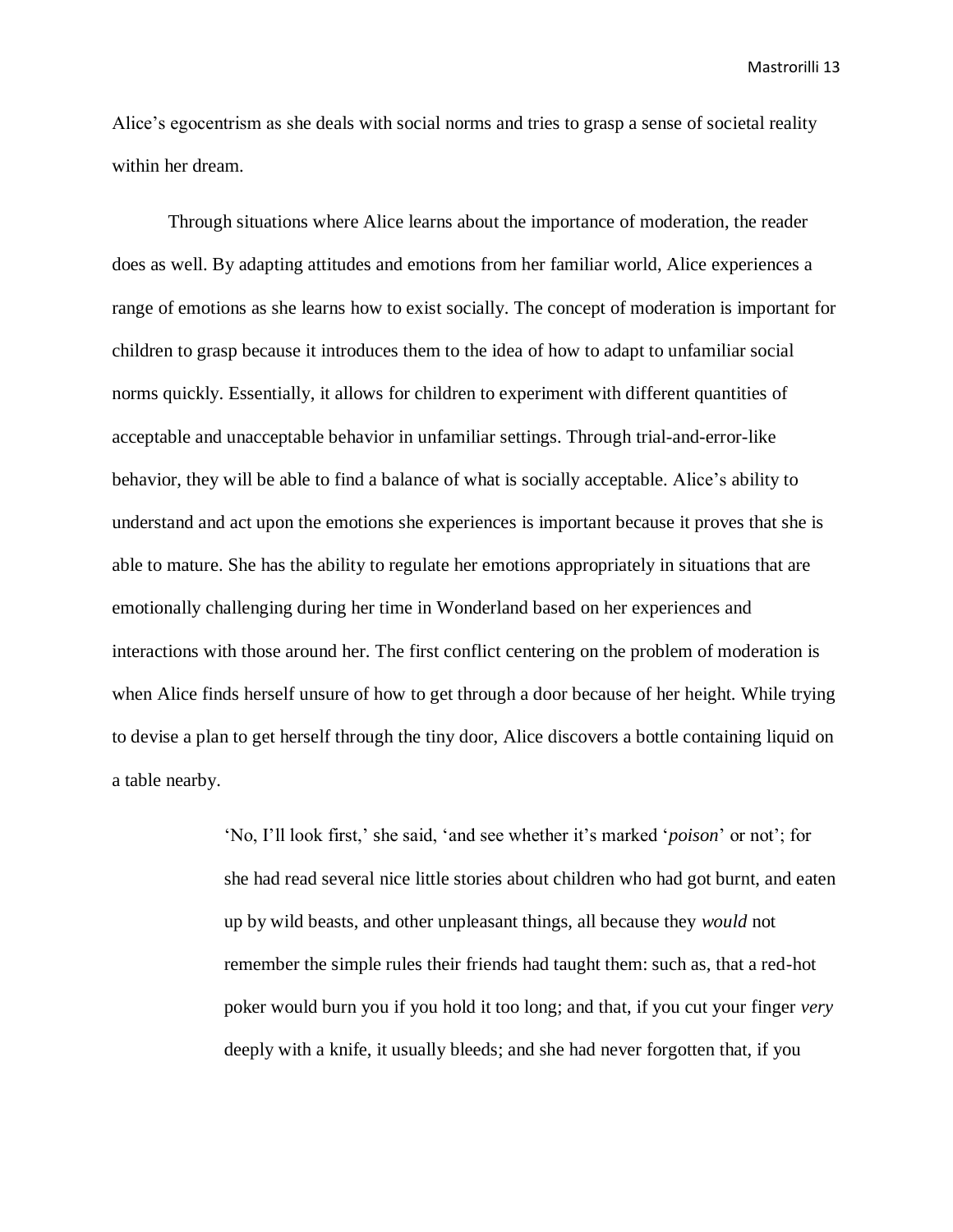drink much from a bottle marked 'poison,' it is almost certain to disagree with you, sooner or later. (Carroll 13-14)

Here, Alice is recalling past experiences through metacognition to help her determine what she should do. What she is doing in this moment is different from remembering because with metacognition, she is thinking critically about her previous thought processes in similar situations. If she was only remembering, she would be recalling a series of moments in her memory without thinking critically about them. She makes the decision to drink the entire bottle of liquid because there is no label suggesting that it is poison. After drinking all the liquid, Alice finds herself to be just inches tall—she drank too much. She now faces the fact that she has forgotten to hold onto the key to the door. Upset, Alice begins to cry, but then she quickly selftalks her way out of her emotional episode because she needs to continue on with her adventure. Alice's ability to self-talk signifies that she is able to regulate her emotions in order to process and manage her way through difficult situations. Under the table, she finds some cake with a note instructing her to eat it: "'Well, I'll eat it,' said Alice, 'and if it makes me grow larger, I can reach the key; and if it makes me grow smaller, I can creep under the door: so either way I'll get into the garden, and I don't care what happens!'" (Carroll 15). Through the experimental processes of drinking the potion and eating the cake, Alice is developing a general understanding of moderation—doing too much or too little of something can have unsatisfactory effects. Her perseverance to keep exploring the mysterious world suggests that Alice is learning how to modify and manage her attitudes and emotions under in unfamiliar circumstances, as well as relying on metacognitive experiences from her prior thoughts to ensure her survival in Wonderland.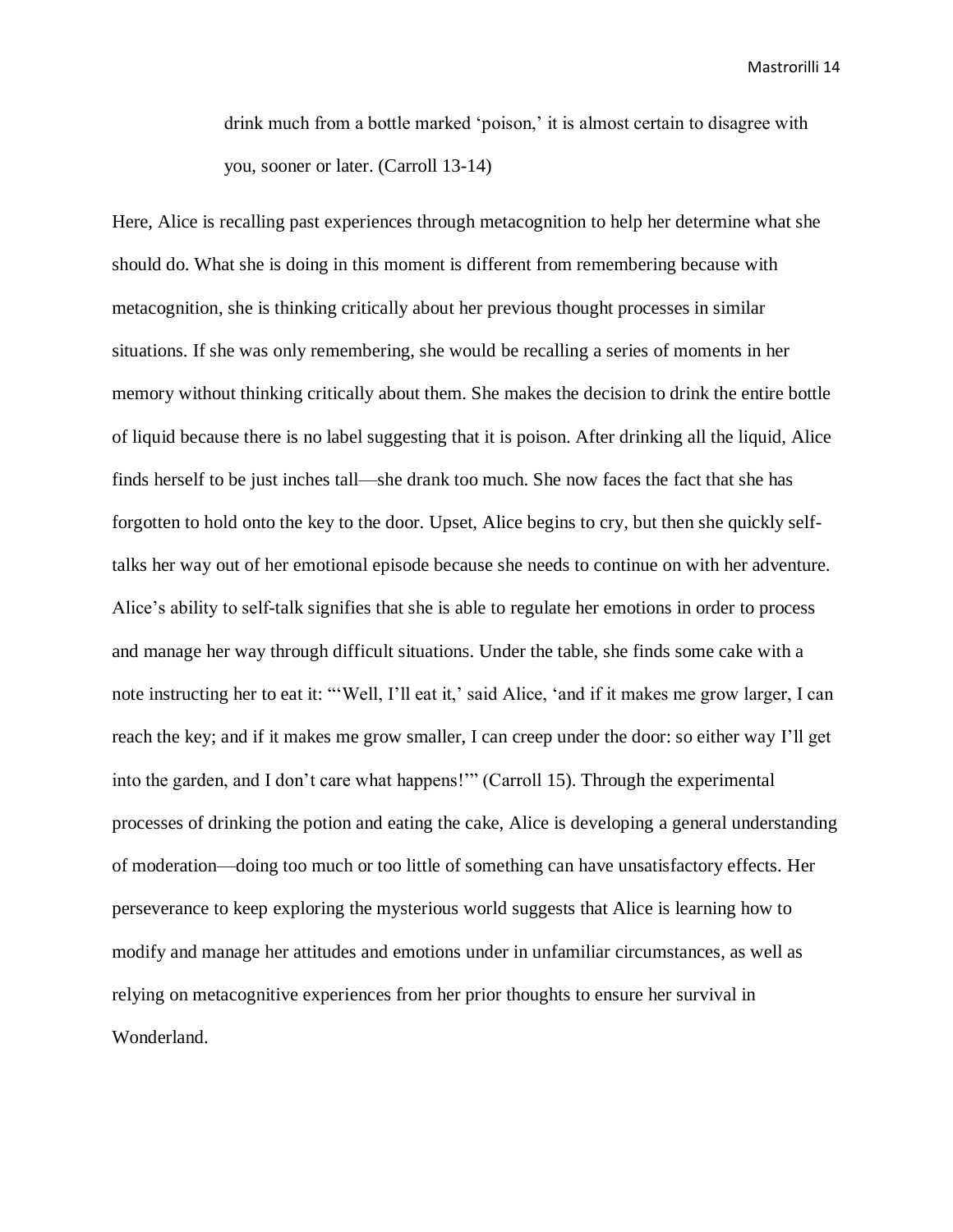A second situation in which Alice learns to manage her temperament is when she encounters the Caterpillar. The lesson he teaches her is how to pick up on social cues from conversation while maintaining her composure. The way the Caterpillar engages in conversation with Alice is much like the way a young child might engage in a conversation with an adult. However, in their interaction, the roles are reversed. Alice symbolizes the adult's role in a conversation because she does her best to answer the Caterpillar's questions no matter how repetitive or intrusive they are, and the Caterpillar symbolizes the child's role because he becomes belligerent when the questions he asks are not answered to his liking. He does not have a conversational filter; he says exactly what he is thinking. This aspect of his character links to metacognition and egocentrism. In terms of metacognition, he is planning out what he is going to say to her in advance. In terms of egocentrism, he says what he wants but does not take the opinions of others into consideration:

> Alice felt a little irritated at the Caterpillar's making such *very* short remarks, and she drew herself up and said, very gravely, 'I think you ought to tell me who *you* are, first.'

'Why?' said the Caterpillar.

Here was another puzzling question; and, as Alice could not think of any good reason, and the Caterpillar seemed to be in a *very* unpleasant state of mind, she turned away.

'Come back!' the Caterpillar called after her. I've something important to say!' This sounded promising, certainly. Alice turned and came back again.

'Keep your temper,' said the Caterpillar.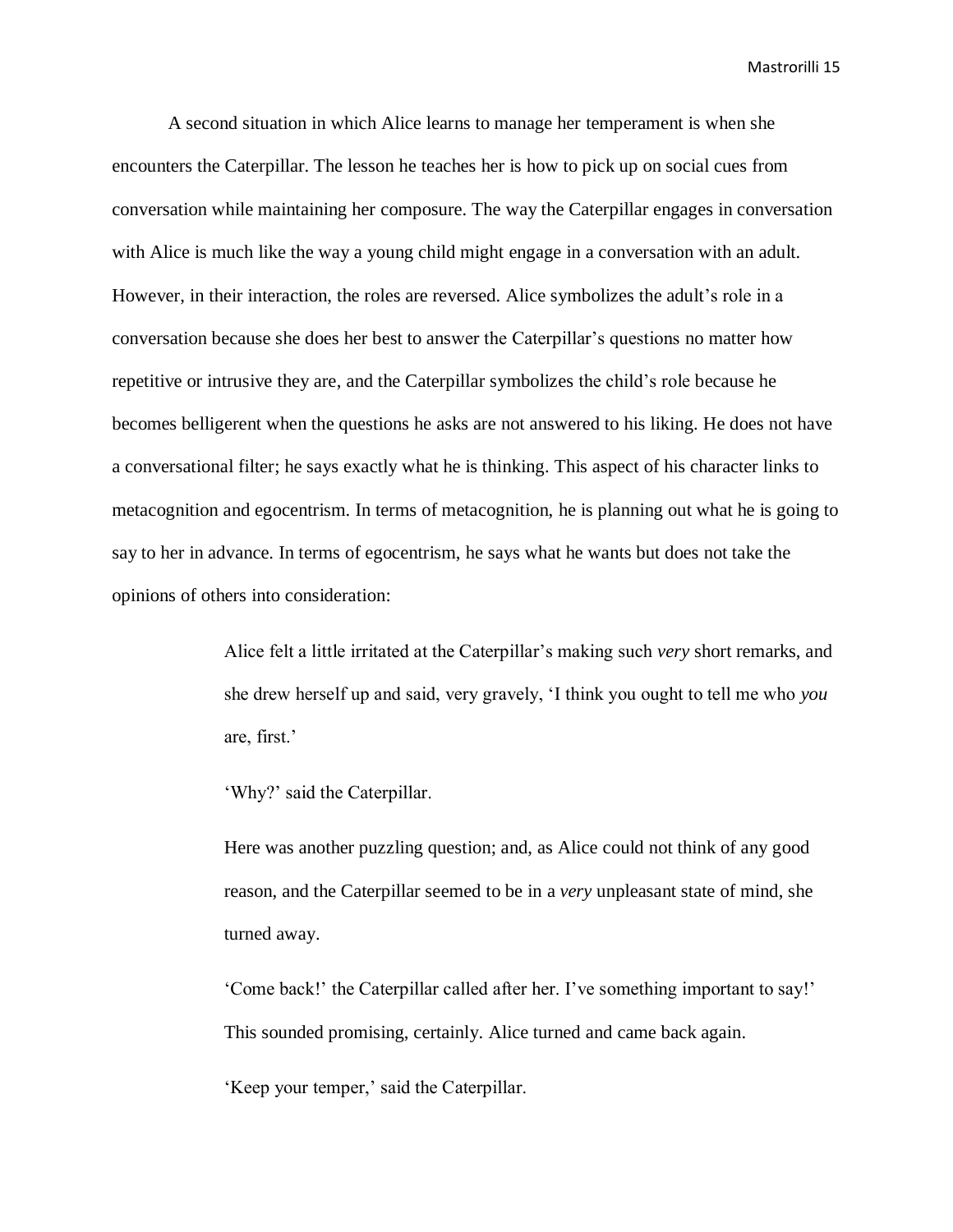'Is that all?' said Alice, swallowing her anger as well as she could. (Carroll 41)

The Caterpillar's suggestion to Alice to watch her temper is interesting because of the way the Caterpillar has been behaving throughout their conversation. This acknowledgement shows the reader that Alice is successfully handling her own temper even though she may feel like she is having an extremely difficult time adjusting to the social politics of this strange world.

A third example of Alice navigating unfamiliar social norms without the presence of adults is when she comes across a Tea Party and attempts to join without an invitation. She assumes that because there are empty seats at the table, she will be able to sit down and join the Tea Party. This assumption highlights her egocentric way of thinking as a child: because the adults in her world are responsible for caring and for accommodating the needs of children, she expects these characters to do the same. Because there are not any other kids in Wonderland, she thinks of the characters as adults because they behave authoritatively toward her:

> The table was a large one, but the three were all crowded together at the corner of it. 'No room! No room!' they cried out when they saw Alice coming. 'There's *plenty* of room!' said Alice indignantly, and she sat down in a large arm-chair at one end of the table.

'Have some wine,' the March Hare said in an encouraging tone.

Alice looked all round the table, but there was nothing on it but tea. 'I don't see any wine.' She remarked.

'There isn't any,' said the March Hare.

'Then it wasn't very civil of you to offer it,' said Alice angrily.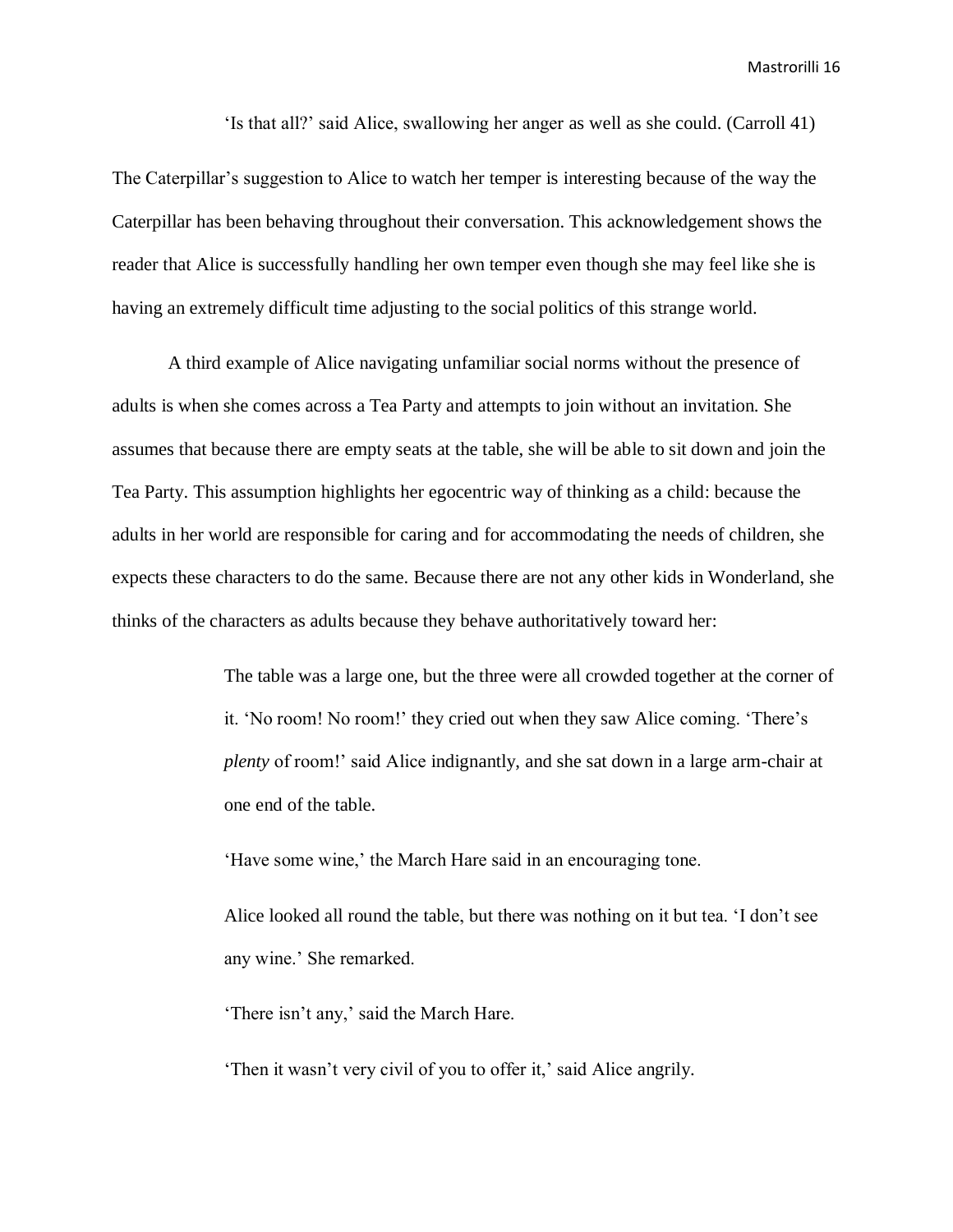'It wasn't very civil of you to sit down without being invited,' said the March Hare. 'I didn't know it was *your* table,' said Alice: 'it's laid for a great many more than three.' (Carroll 60)

The characters at the Tea Party are condescending to Alice and point out her ignorance of the social norms of Wonderland. Because Alice does not take that into consideration, she repeatedly offends the inhabitants of Wonderland over and over again. Due to her egocentric way of thinking, she appears abrasive and ignorant. Her behavior differs from abrasiveness and ignorance, however, because it is through her egocentrism that she fails to understand the thoughts and feelings of those around her. She does not take anything into consideration except for her own thoughts and feelings. Thus, her behavior is not abrasive and ignorant because she is just trying to fit in.

The courtroom scene in which Alice stands to the Queen exemplifies her growth in terms of maturity through her loss of egocentrism. While in the courtroom, she learns about how unjust the judicial system is in Wonderland: first, the sentence is decided, and then a trial is held, making the ruling of any case unjust. Because she does not agree, and believes it is unfair, she speaks up: "Stuff and nonsense!' said Alice loudly. 'The idea of having the sentence first!' 'Hold your tongue!' said the Queen, turning purple. 'I wo'n't!' said Alice. 'Off with your head!' the Queen shouted at the top of her voice. Nobody moved. 'Who cares for *you*?' said Alice (she had grown to her full size by this time)" (Carroll 109). In this altercation, Alice feels powerful enough based on her prior learning experiences in Wonderland to stand up for herself and others. This situation is symbolic of how brutally honest children are to adults sometimes due to their egocentric thinking. For example, if a child thinks that an adult is doing something unethical or out-of-the-norm, the child will most likely comment on it, causing the adult to reconsider their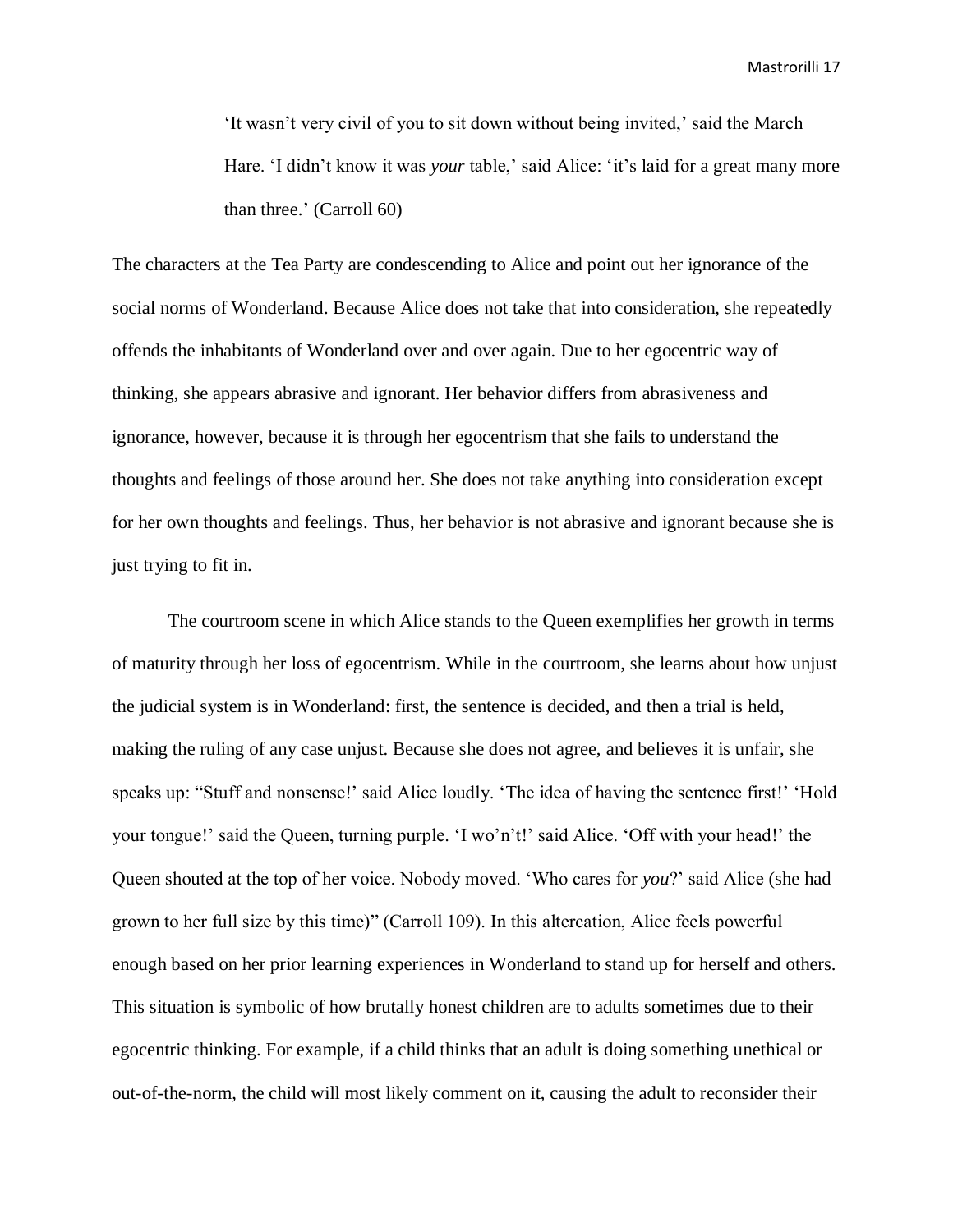actions. Here, Alice is doing just that. This scene also demonstrates Alice's resilience because in it she returns to her normal size without eating or drinking anything, signifying her ability to exist confidently in this world.

The representation of resilience is an important in this scene because it teaches the child reader to persevere in their goals. Here, the reader sees Alice as a fighter because she refuses to give up. As she journeys through Wonderland, she observes the world around her, processes what she sees and hears, relates it to her past experiences, and tries to adapt those previous situations to what she is experiencing. She proves to herself that she can function independently without the help of an adult or an older sibling. Alice survives because she has learned how to cope and adapt in unfamiliar situations without the fear of making a mistake through experiences that emphasize the importance of moderation, processing, and adapting—qualities that reinforce self-control, which is important to mental and emotional development.

As mentioned previously, Carroll implies that maturity is synonymous with selfregulation in this text. Alice learns to regulate her behavior when she speaks with the characters, which results in her being able to handle unfamiliar situations. "The creative imagination that Carroll's Alice stories inspires in children is closely tied to their intellectual development, and so it is no accident that he chose to situate his dream-child protagonist in 'Wonderland'" (Schatz 113). At the end of the text, it is clear that the need for stimulation is behind Alice's impulse to escape, and both are essential to her development. Although it has been speculated that Alice's experiences in Wonderland are a daydream rather than a fully unconscious dream, it is important to note that daydreaming was also linked to mental impairments. Schatz observes, "the child's imagination was limited to pathological reverie: the dreaded daydream" (Schatz 101). If Alice was daydreaming, she would be in a trance-like state. Because her escape to Wonderland is so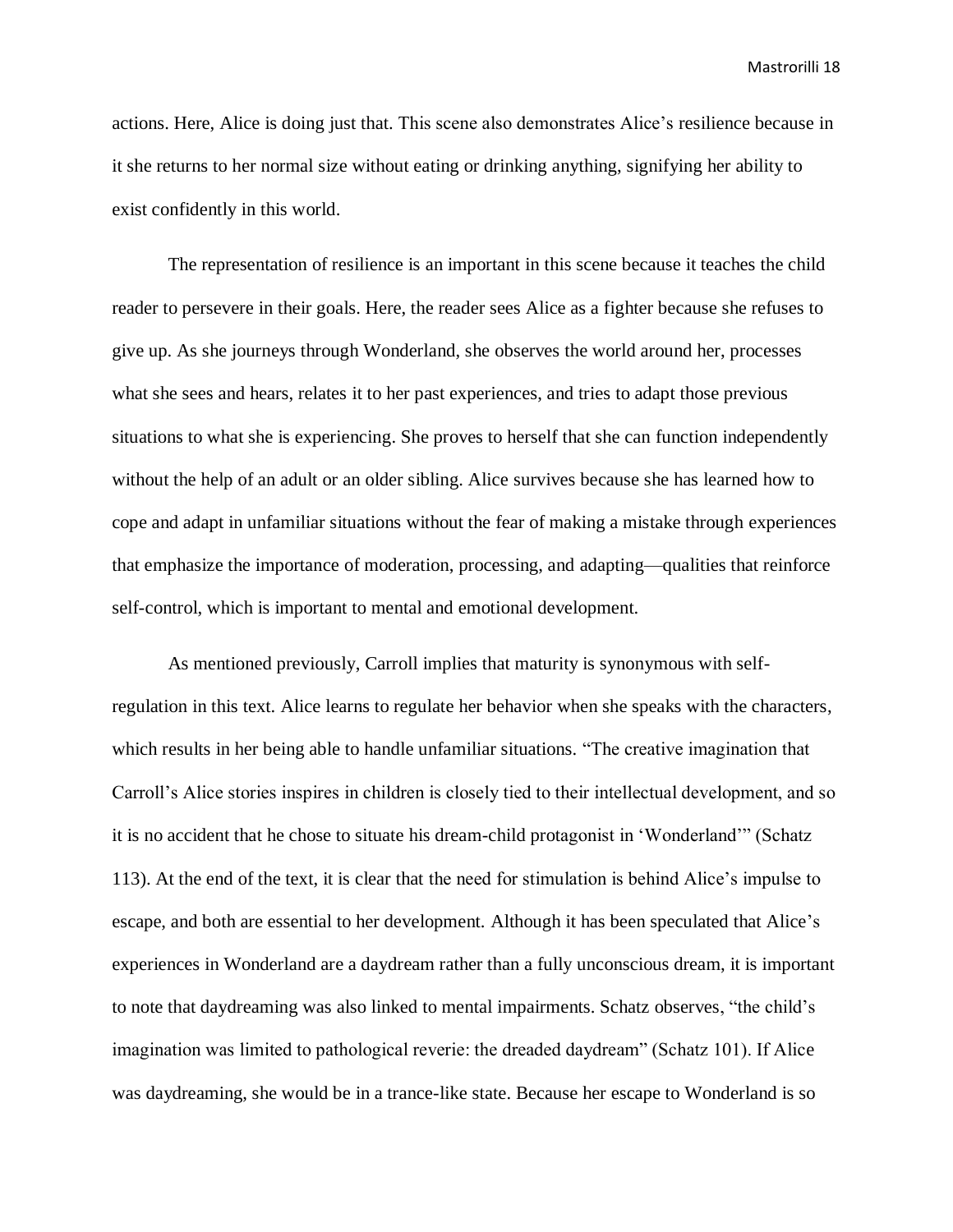vivid and stimulating, it is clear that she escapes to fulfil her desire to play both imaginatively and creatively. Alice's egocentrism and reliance on metacognition help her to make decisions numerous times throughout her journey in Wonderland. Through this, she is able to return to reality—satisfied and stimulated.

# *Anne of Green Gables***: It's All About Perspective**

Metacognition and egocentrism are also linked in the mental and physical escape of Anne Shirley in L.M. Montgomery's *Anne of Green Gables* (1911), which tells the story of an orphan girl adopted by an older woman, Marilla Cuthbert, and her brother, Matthew. When Matthew picks up Anne at the train station, he is thoroughly surprised to see Anne waiting for him because he was expecting to be taking home a boy. Marilla and Matthew want to adopt an orphan boy because they need help on their farm. When Anne converses with Matthew for the first time, he quickly learns that she has a vivid imagination for someone so young. Anne constantly uses her imagination because she wants to make the world a more enticing and 'romantic' place due to her misery-ridden past as an orphan, which she refers to as a "... perfect graveyard of buried hopes" (Montgomery 54). Throughout the novel, Anne relies on metacognition in order to satisfy her boredom and distract her from remembering how she was treated by caregivers in the past. In order to make the world around her a more romantic place in her eyes, she changes the names of both people and places to make them more appealing. She even reimagines herself:

> I don't mind the other things so much [in addition to her red hair]—the freckles and the green eyes and my skinniness. I can imagine them away. I can imagine that I have a beautiful rose leaf complexion and lovely starry violet eyes. But I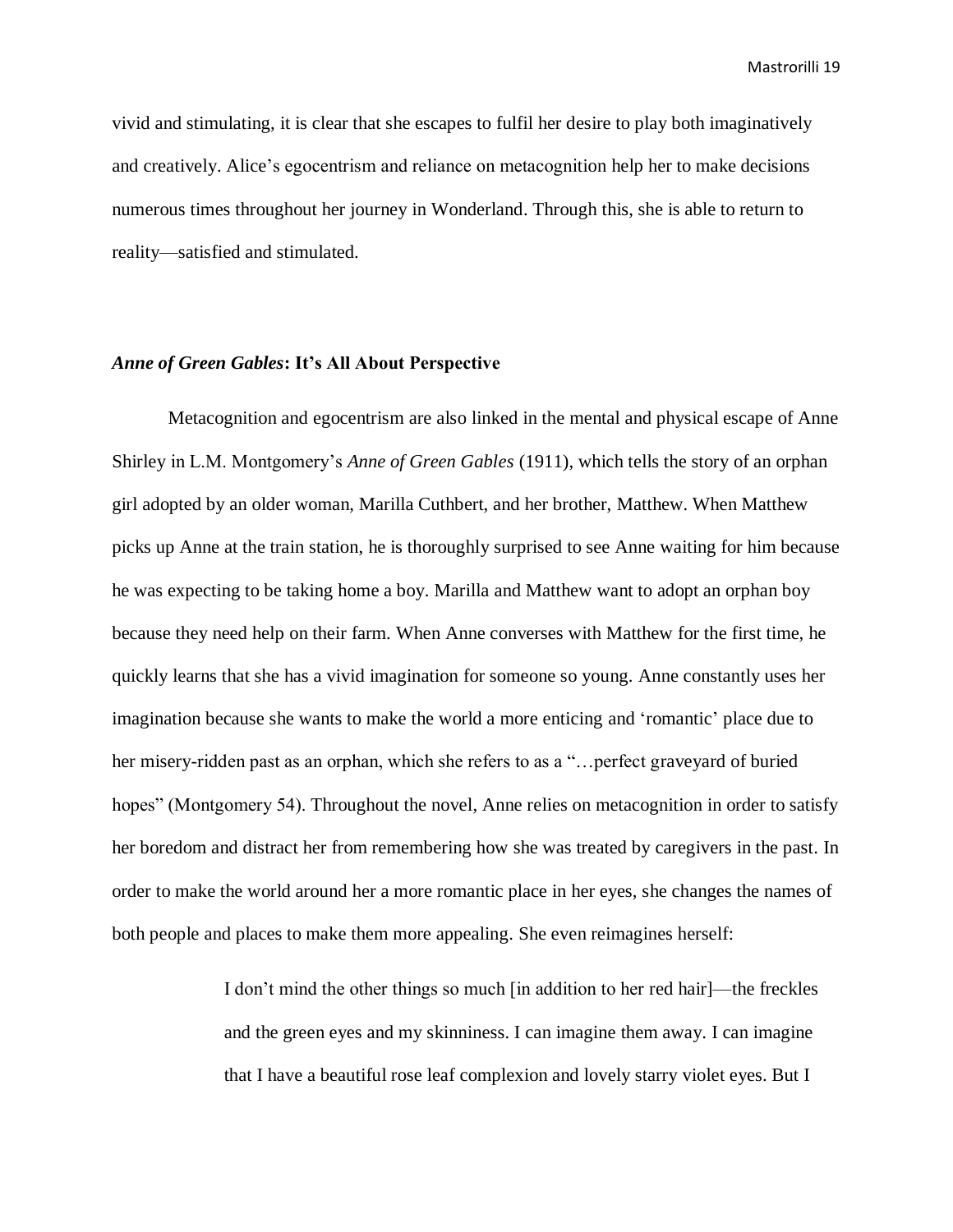*cannot* imagine that red hair away. I do my best. I think to myself, 'Now my hair is a glorious black, black as the raven's wing.' But all the time I *know* it is just plain red, and it breaks my heart. (Montgomery 24)

Anne depends on her imagination to imagine away her insecurities. Lesley Clement argues that "[t]he metaphor of periscopic vision is appropriate because *Anne of Green Gables* explores various ways of seeing that pierce—or fail to pierce—the imprecise boundaries and liminal spaces between the seen and unseen, the visible and invisible" (Clement 53). What Anne imagines for herself throughout the novel often remains unseen, invisible, and misunderstood by adult characters—mainly Marilla. Through her metacognitive escape from the people and places she dislikes, Anne's vivid imagination is fueled by her egocentric personality. Through her escape, she allows herself to see a more romanticized version of the world, which highlights her desire and impulse to separate herself from those around her. Although during the course of the novel she eventually "acquire[s] the skills to look and see beneath the surface of character and circumstances—an essential prerequisite in the development of empathy" (Clement 58), her romanticized escapes allow her character to eventually gain the ability to understand the perspectives of others.

Anne sees the world around her romantically, perhaps because nature is always pure and beautiful, and the people she has been in care with for the duration of her life have been sinners. She makes sure to observe every aspect of the nature around her—even the smallest details of the landscape. On her initial ride to Green Gables, the narrator observes:

> The sun had set some time since, but the landscape was still clear in the mellow afterlight. To the west a dark church spire rose up against a marigold sky. Below was a little valley beyond a long, gently rising slope with snug farmsteads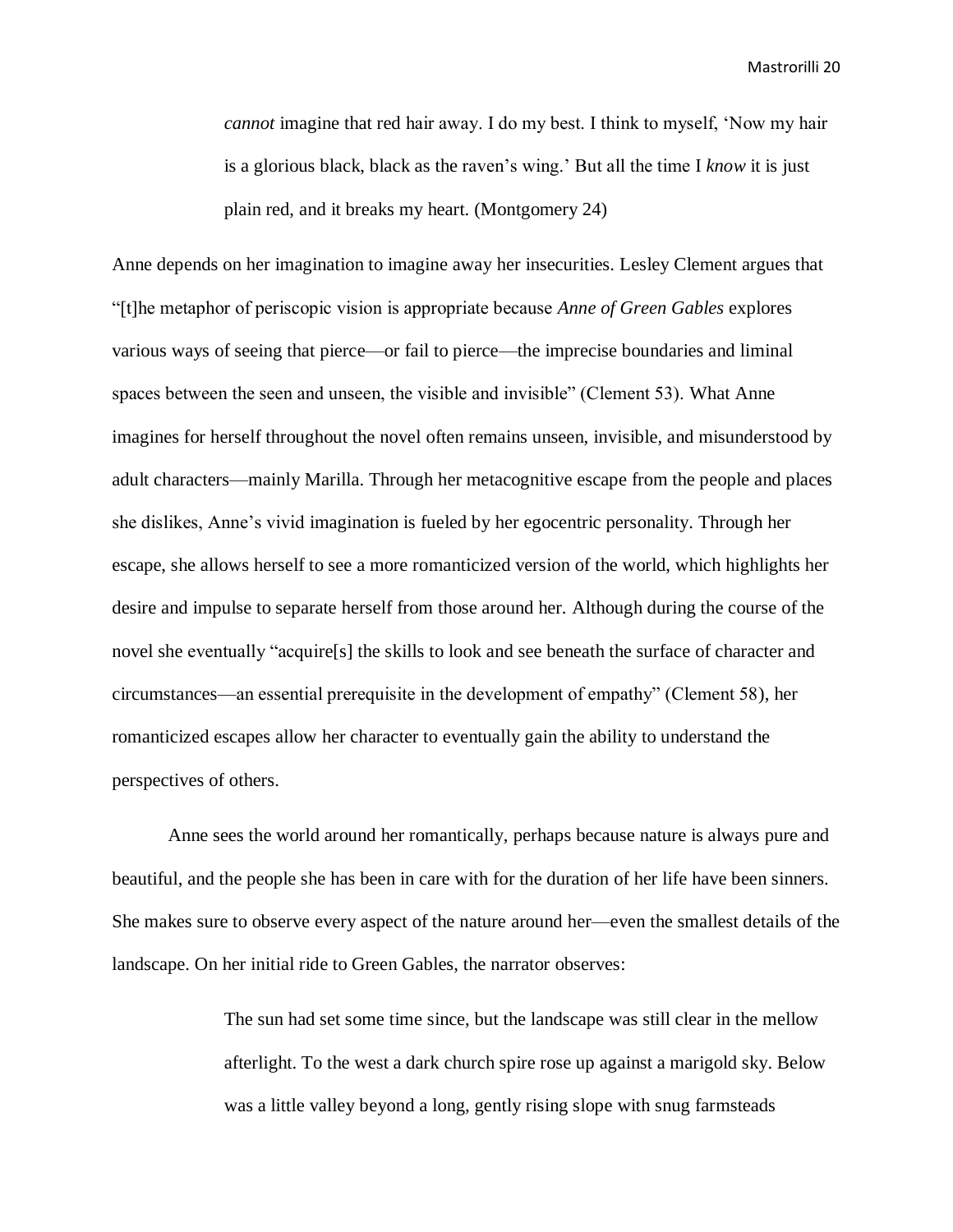scattered along it. From one to another the child's eyes darted, eager and wistful. At last they lingered on one away to the left. Far back from the road, dimly white with blossoming trees in the twilight of the surrounding woods. Over it, in the stainless southwest sky, a great crystal-white star was shining like a lamp of guidance and promise. (Montgomery 30)

Anne's initial reaction to the landscape around her new home is important because it shows the reader that even though she is on her way to a happier life, the memories of her traumatic past are lasting. Anne will still be able to rely on the ability to comfort herself by using her imagination to create what she deems ugly into a romanticized version to distract her from potential trauma and fear. Although her imagination is extremely vivid for an eleven-year-old, it is important to realize that her reason for imaginative escape is egocentric; it benefits only her, and she does not understand why nobody else around her chooses to think like her.

Anne seems to ask inferential questions of the reader rather than of the characters she is conversing with because she cannot seem to get through to them. Perhaps L.M. Montgomery uses this device to spark a direct relationship between child readers and the child protagonist. Examples of these seemingly reader-directed questions include "but how are you going to find out about things if you don't ask questions?" (Montgomery 21), and "Isn't it splendid to think of all the things there are to find out about? It just makes me feel glad to be alive—it's such an interesting world. It wouldn't be half so interesting if we knew all about everything, would it?" (21). The questions Anne is asking are easy enough for young children to ponder in their thoughts, as Anne does throughout the novel, making it easier for the reader to relate to Anne. These inferential questions could also inspire the readers, both child and adult, to think critically about the world around them.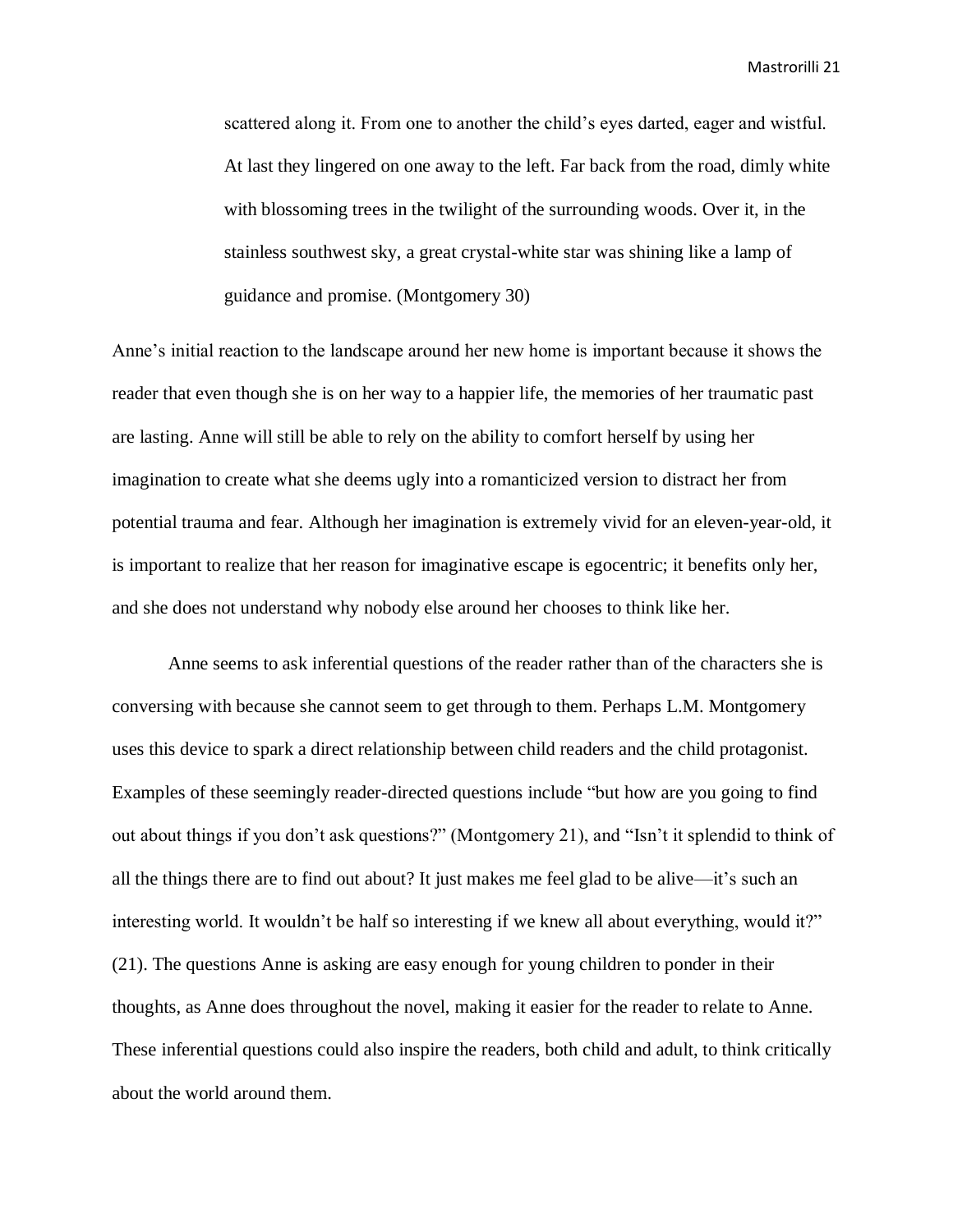Marilla's distant attitude toward Anne shapes both characters' behaviors. The more Marilla is cold to Anne, the more Anne seeks to escape her immediate reality. Paige Gray observes the ongoing tension between Marilla and Anne:

> Montgomery introduces us to Marilla Cuthburt in notes of rigidity marking her as a woman 'with angles and without curves', whose 'hair was always twisted up in a hard little knot' (5). Her sharp, severe physicality mirrors the moral standards of her [Scots Presbyterian] cultural upbringing, while the novel's first description of Anne highlights a kind of plasticity with her eyes 'that looked green in some lights and moods of gray in others.' (Gray 171)

These descriptions of each character show the reader how drastically different their characters are not only in appearance, but in beliefs as well. Essentially, Marilla allows her generational gap with Anne to be a barrier for any sense of relationship between them, which makes Anne have the potential of feeling abandoned once again. On a number of occasions throughout the novel, Marilla expresses her disapproval of Anne's personality. For Marilla, the most irritating behavior that Marilla observes in Anne is when she daydreams. Perhaps Marilla was unable to daydream as a child and envies Anne's ability to do so:

> As [the meal] progressed Anne became more and more abstracted, eating mechanically, with her big eyes fixed unswervingly and unseeingly on the sky outside the window. This made Marilla more nervous than ever; she had an uncomfortable feeling that while this odd child's body might be there at the table her spirit was far away in some remote airy cloudland, borne aloft on the wings of imagination. Who would want such a child about the place? (Montgomery 47-48)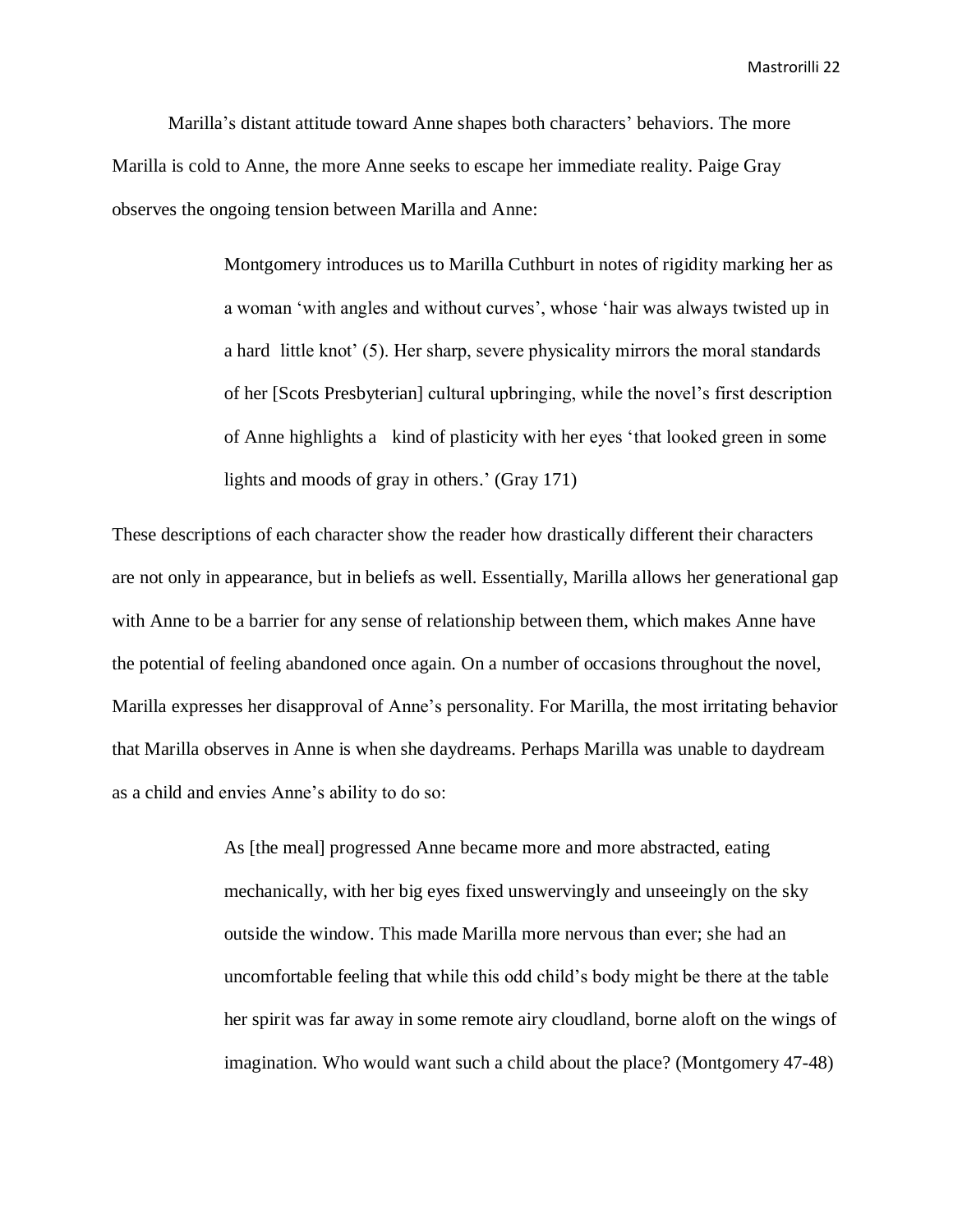To the child reader, Marilla is seen as a nasty, overly-strict mother figure to Anne. To the adult reader, Marilla is seen as a mother figure that is not only upset by the orphanage mix-up, but also a person who does not have time for nonsense. Essentially, Marilla believes that Anne chooses to be inside her imagination so much because it prevents her from growing up and participating in reality, which consists of both beauty and ugliness. However, Marilla does not understand that "[a]lthough Anne understands in theory the ethics of empathy, her juvenile egocentricity is a barrier to her truly attaining it" (Clement 62). This observation is important because this is the central reason for the rift in Anne and Marilla's relationship.

Marilla becomes especially irritated with Anne when Anne refuses to run the errand of going to Mrs. Barry's to pick up the pattern for an apron that Marilla is going to make for her. Anne claims the woods are haunted, and Marilla questions her as to why she believes such nonsense. Anne explains:

> Diana and I just imagined the wood was haunted. All the places around here are so—so—*commonplace*. We got this up for our own amusement. We began it in April. A haunted wood is so very romantic, Marilla. We chose the spruce grove because it's so gloomy. Oh, we have imagined the most harrowing things. There's a white lady who walks along the brook just about this time of the night and wrings her hands and utters wailing cries. She appears when there is to be a death in the family. And the ghost of a little murdered child haunts the corner up by Idlewood; it creeps up behind you and lays its cold fingers on your hand—so. Oh Marilla, it gives me a shudder to think of it. And there's a headless man stalks up and down the path and skeletons glower at you between the boughs. Oh, Marilla, I wouldn't go through the Haunted Wood after dark now for anything. I'd be sure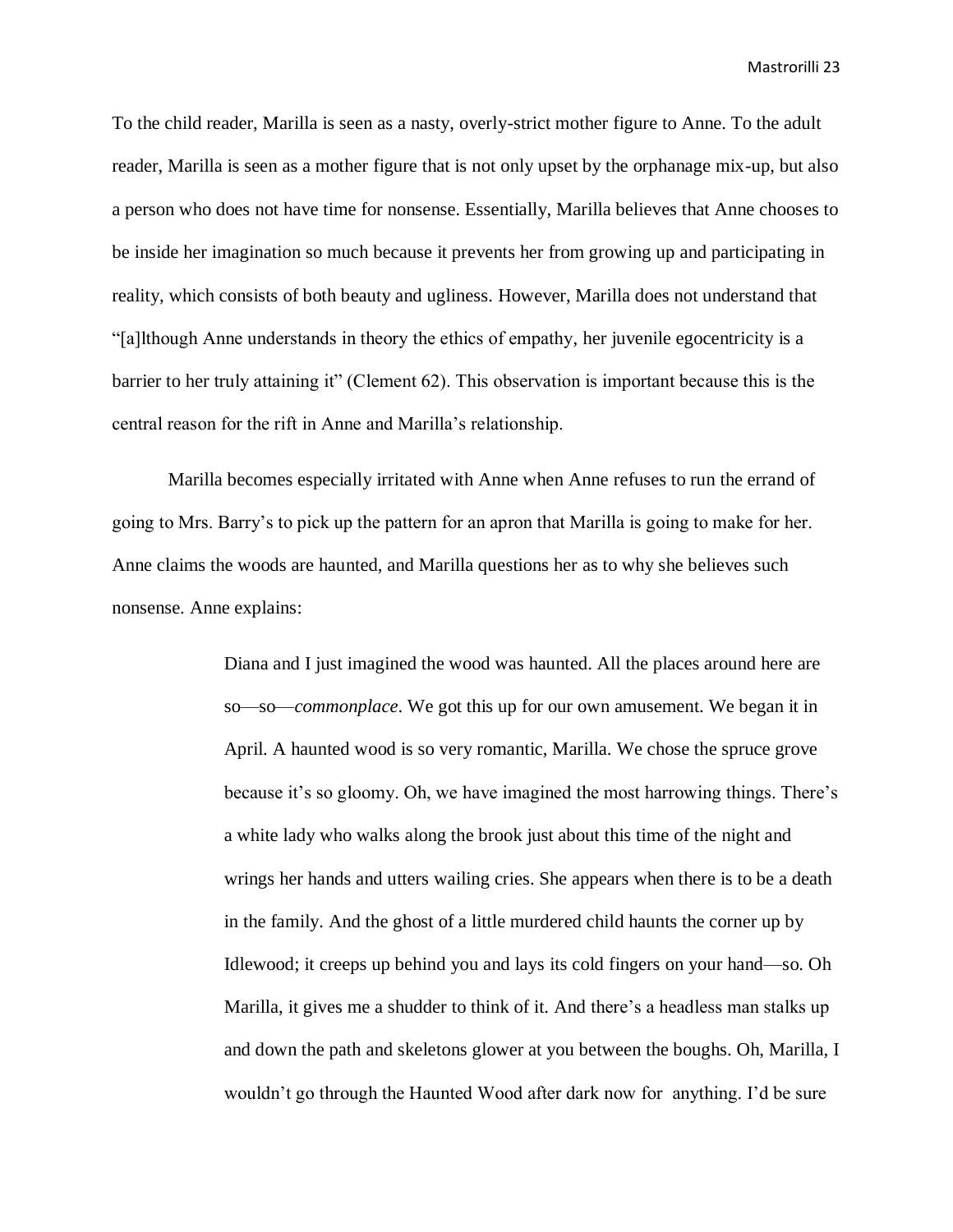that white things would reach out from behind the trees and grab me.

(Montgomery 233)

In this instance, Marilla is not only irritated by Anne's vivid imagination, but alarmed. To Marilla, Anne is not present because she is too busy daydreaming, causing her to limit herself in terms of socializing and building relationships with those around her. Ultimately, Anne's behavior angers Marilla because based on her account with Diana, Anne believes in the supernatural, which conflicts with Marilla's religious views: "Anne Shirley, do you mean to tell me you believe in all that wicked nonsense of your own imagination?" (Montgomery 233-34). Marilla disapproves of Anne's behavior and method of entertaining herself through imaginative play with a friend her own age.

Marilla's feelings toward Anne change as the novel goes on, especially when Anne is injured at a friend's house: "At that moment Marilla had a revelation. In the sudden stab of fear that pierced her very heart she realized what Anne had come to mean to her" (Montgomery 264). Here, the reader sees that Marilla does indeed feel empathy toward Anne even though she has been consistently abrasive toward her. Her change of heart could be due to the realization that she is responsible for Anne's well-being. She and Matthew wanted a boy orphan only to work on the farm, and the arrival of Anne changes the way Marilla looks at the world. Although she does not make it obvious, she knows that she has to protect her, care for her, and raise her as her own. In this instance, Marilla finds the beauty in Anne, as well as the beauty of herself. She realizes that no matter how much their personalities may differ, Anne is part of their family, and she needs to accept her for who she is even though she may be a burden to her sometimes.

Anne constantly seeks to escape an alternate reality because of her traumatic past of treatment by her caregivers. She imagines a romanticized world through metacognition and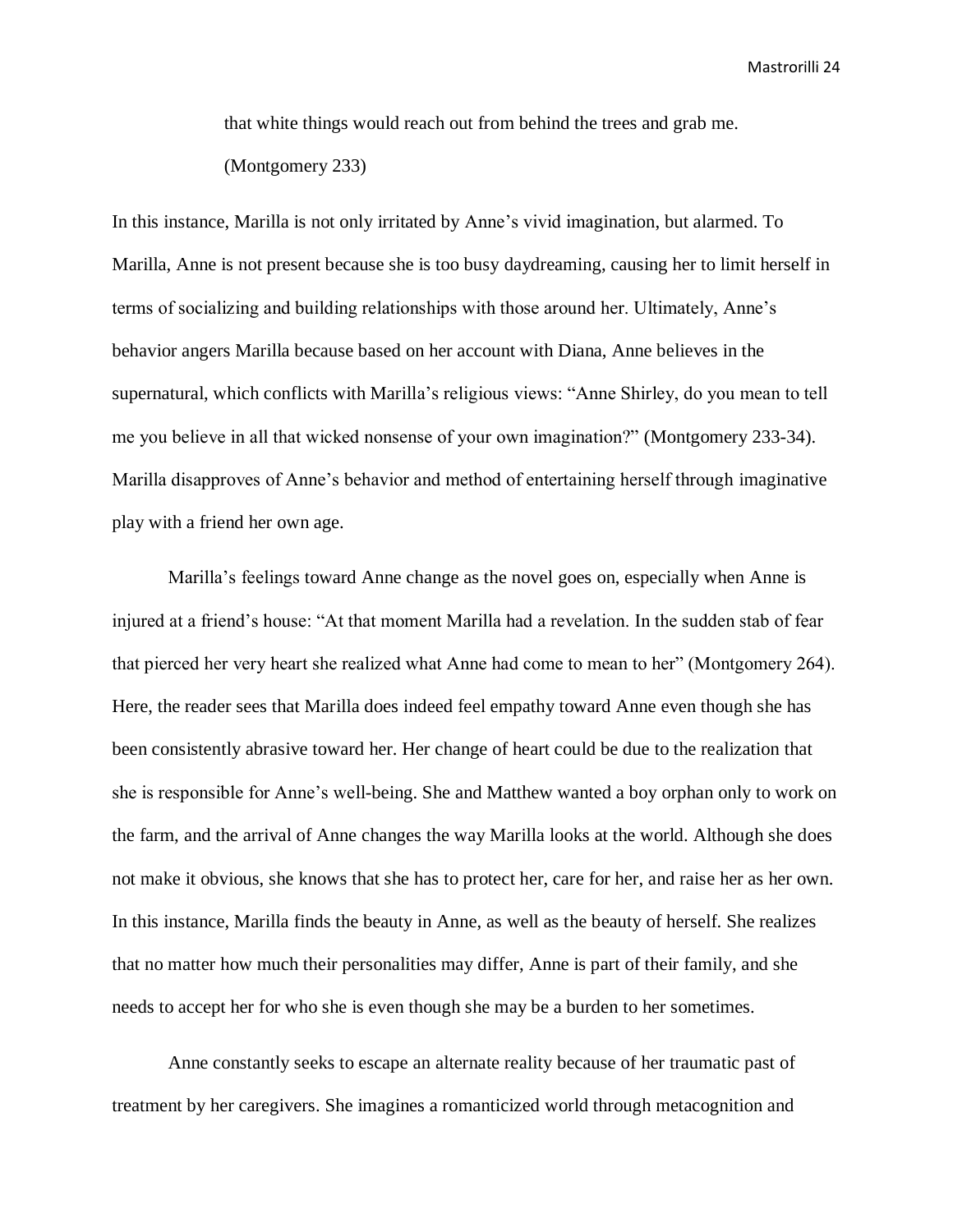aspects of her own egocentric ways to ensure a sense of safety because she is completely in charge of what she sees and does not see. Although to some her behavior may come off as annoying or distant, imagination is her coping mechanism: "By embracing the imaginationthrough 'discovering,' 'exploring,' and 'dream[ing]'—Anne not only demonstrates liberation from the mundane present moment, but also…strategically builds a 'reality'—a psychological and sociological conception of her environment—that best suits her and enables her to thrive" (Gray 170). Thus, the only person who is truly able to understand her imaginative world is Anne herself, because she is the creator, and she creates her world based on what makes sense to her. This can be irritating at times to the characters Anne interacts with because they are unable to relate with her on that metacognitive level.

# **'Magic' as a Coping Mechanism in** *A Little Princess*

Frances Hodgson Burnett's *A Little Princess* (1905) narrates the unexpected and traumatic turn of events in the life of seven-year-old Sara Crewe. Before arriving at 'Miss Minchin's Select Seminary for Young Ladies,' a boarding school for girls in London, Sara has lived in India with her father, Captain Crewe. Because her mother is dead, Sara has been spoiled by her father in an attempt to make up for the absence of her late mother. She has lavish clothes, jewels, and toys—much more than any other girl her age. When her father loses all his money and unexpectedly dies of a fever in India, leaving her with no inheritance, everything she knows is taken away from her. In order to escape her grief and the anxieties brought on by her sudden impoverishment, she copes by creating an alternate reality for herself through metacognition. This discussion will explore Sara Crewe's resilience, loss of egocentrism, and heightened metacognitive experiences of the young Sara Crewe. Although Sara's egocentric ways of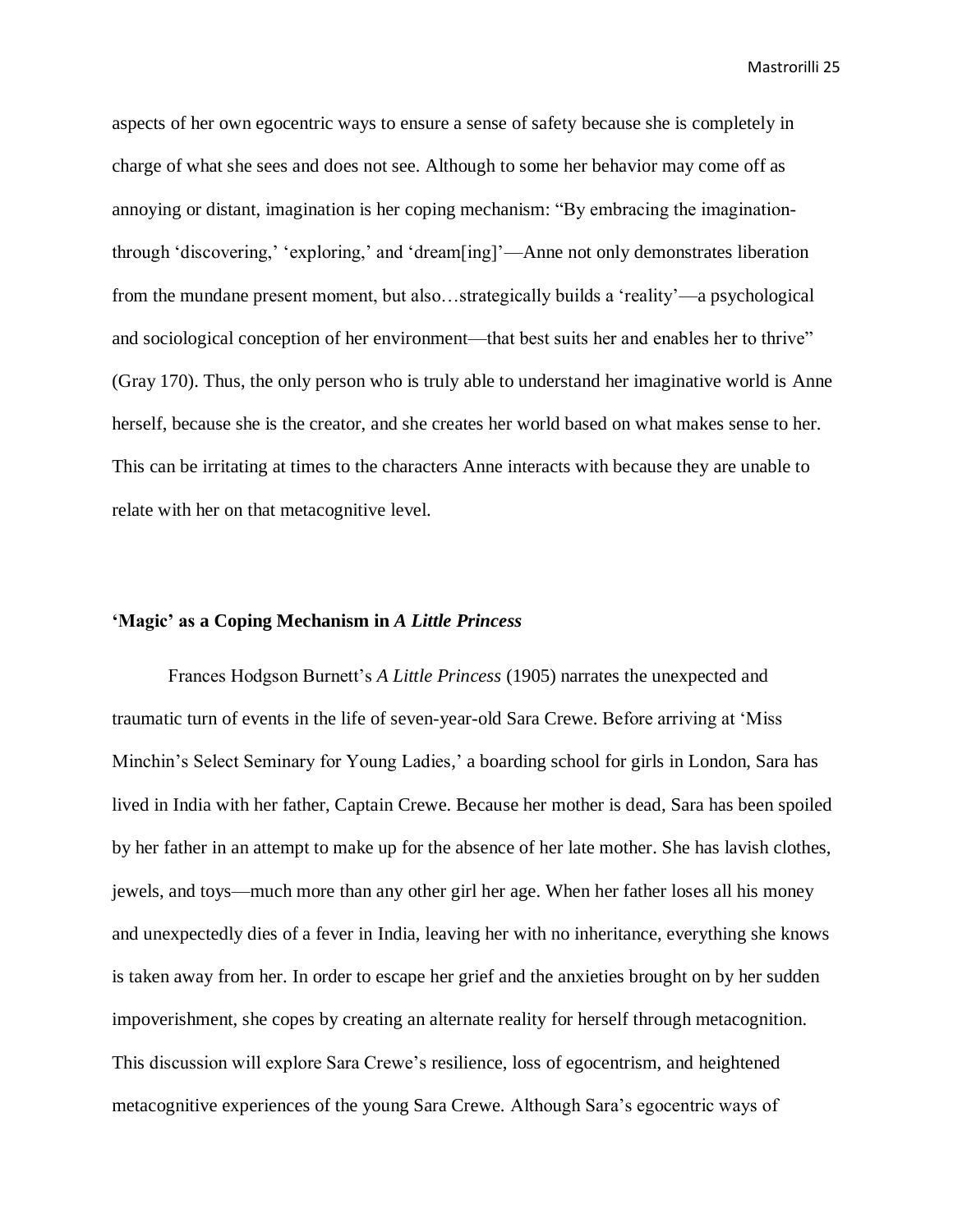thinking and metacognitive processes do not function together, each are impactful in her escape because they help her to cope with her emotions while experiencing trauma, which matures her.

On her birthday, Sara finds out that her father has passed away. The initial shock prevents her from responding appropriately when speaking to Miss Minchin. Although she is eleven years old, Sara handles this conversation resiliently despite this sudden trauma.

> 'You will have no time for dolls in future,' [Miss Minchin] said, 'You will have to work and improve yourself and make yourself useful.' Sara kept her big, strange eyes fixed on her, and said not a word. 'Everything will be very different now,' Miss Minchin went on […] 'You are a beggar,' said Miss Minchin, her temper rising at the recollection of what this all meant. 'It appears that you have no relations and no home, and no one to take care of you.' For a moment the thin, pale little face twitched, but Sara again said nothing. (Burnett 66-67)

Following this terrible speech by Miss Minchin, Sara is transformed from student to servant. She quickly becomes overworked, malnourished, and exhausted, but somehow manages to maintain her resilience by believing in 'Magic.' This belief in Magic enables her to keep a positive attitude even in the worst of times. Essentially, she chooses not to dwell on the misery of her daily life surrounding her day-to-day abuse, for "[h]er imagination enables her to perceive what Miss Minchin cannot. Burnett tells us that Miss Minchin has a 'narrow, unimaginative mind' (149)" (Keyser 234). Sara has the ability to imagine, which is something the other girls in the school, as well as Miss Minchin, cannot do because they are too serious. Through her imagination, Sara is able to satisfy herself mentally, which can help to distract her from being dissatisfied or upset. Her desire to escape the everyday struggles of neglect and loneliness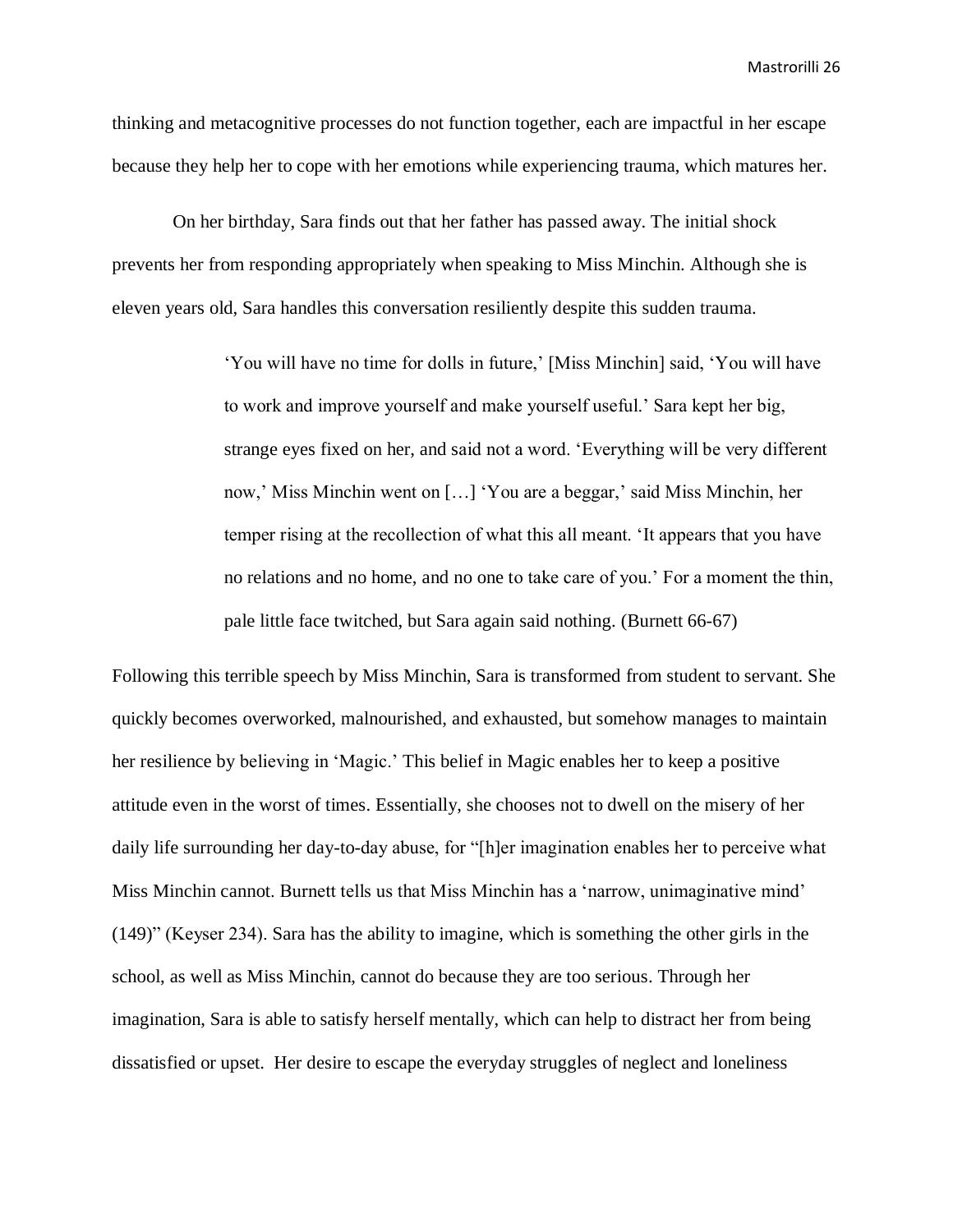increases by the day through her obsession with 'Magic,' her way of keeping faith alive while suffering.

Forced to sleep in the attic, "[Sara] felt as if she were walking away and leaving far behind her the world in which that other child, who no longer seemed herself, had lived. This child, in her short, tight old frock, climbing the stairs to the attic, was quite a different creature. Yes, this was another world" (Burnett 69). From this moment, Sara increasingly imagines satisfaction both cognitively and emotionally to cope. She truly believes that if she is passionate enough about believing in 'Magic,' there will be some sort of positive change—big or small. In her exile, Sarah's living quarters are literally higher up than everyone else's. This placement symbolizes the secret and transcendent 'Magic' power that Sarah develops over her peers and Miss Minchin. Sara has more freedom to indulge in her metacognitive abilities because she needs to keep herself entertained in the attic. Keyser argues that "Sara's exile has its advantages: she can see more for being above the 'world,' and she can do so safely because she is removed from it" (Keyser 235). Sara changes from a Romantic Child, "somehow purer and more virtuous than adults, closer to nature and God, and beautified by [her] naiveté" (Hintz and Tribunella 17), to what Hintz and Tribunella describe as "the child as Radically Other": "the child at play might represent an experience or imaginative feat unique to the childhood and lost to adults, who are much too preoccupied with the empirical or the real" (Hintz and Tribunella 17, 24-25). At the beginning of the novel, Sara is associated with the image of the Romantic Child because she has the ability to create an alternate reality for herself with her vivid imagination, which connects her more to the divine in ways that adults are not. She transforms into a representation of the child who is Radically Other when she loses her father and social status, and must rely on her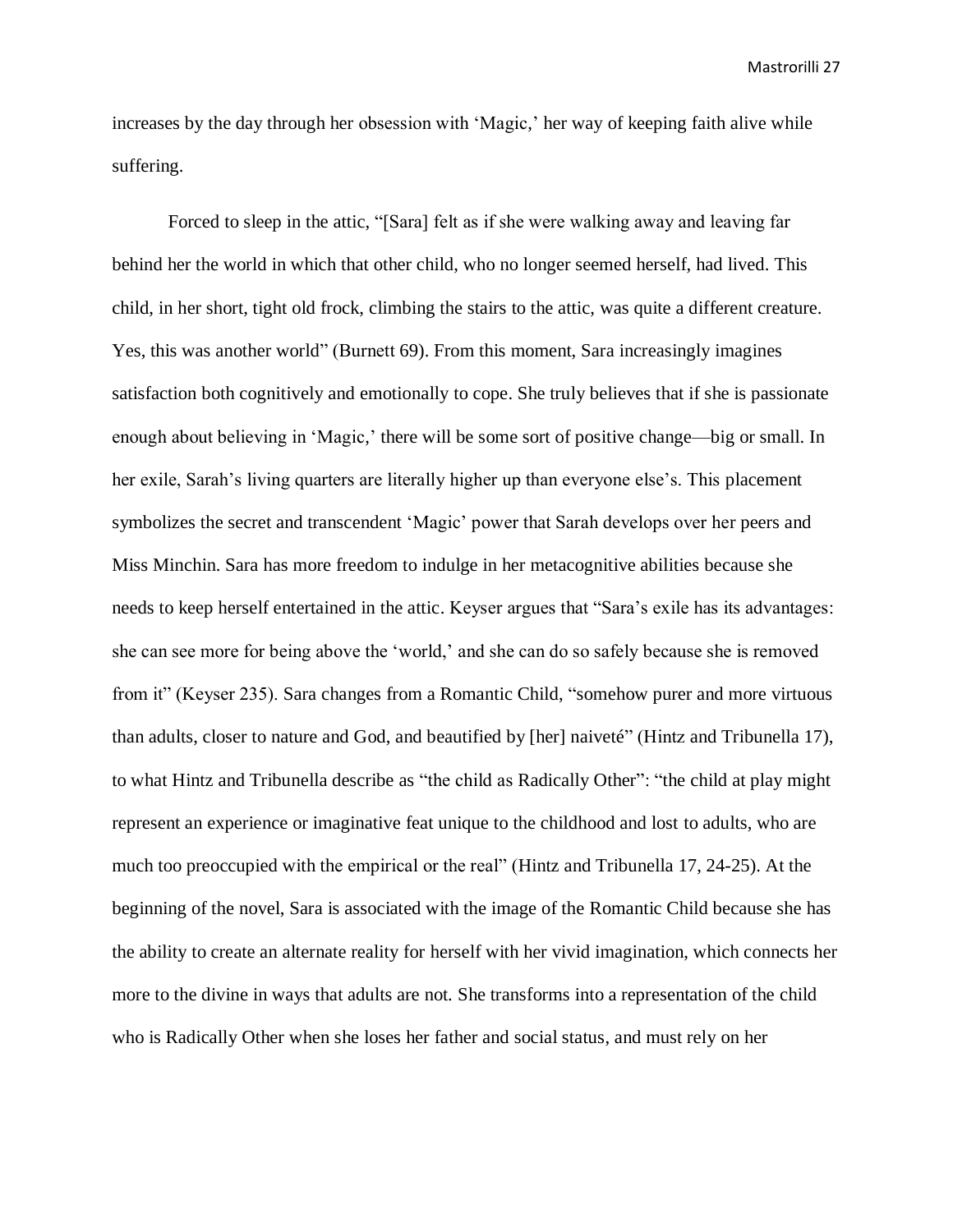imagination-fueled escape to keep her sanity while she suffers neglect and abuse from Miss Minchin. In *A Little Princess*,

> magic becomes a metaphor for the ability to see with the imagination, for example, Sara's ability to see her attic room as a dungeon or banquet hall in a romantic story and to see herself as a princess in a fairy tale. Like magic, this ability to see with the imagination is also a power—it helps Sara to endure her physical hardships and to maintain her sense of self-worth in the presence of Miss Minchin's insults. (Koppes 195)

'Magic' not only serves Sara as a coping mechanism, but also as a way for her to see the world in a different way because she no longer knows where she belongs socially and emotionally because, "The change in her life did not come gradually, [and] was made all at once" (Burnett 71). It is through the 'Magic' that Sara is able to create ideal, aesthetically satisfying alternative images of her immediate reality in order to comfort herself. Her metacognition allows her to manipulate her dreadful surroundings into images of a comforting environment. Sara converses with Ermengarde about surviving in the attic despite its less than luxurious appearance: "'If I pretend it's different, I can [survive],' she answered: 'or if I pretend it is a place in a story.' She spoke slowly. Her imagination was beginning to work for her. It had not worked for her at all since her troubles had come upon her. She felt as if she had been stunned" (Burnett 79). When Sara mentions that she is going to pretend that her miserable living conditions are just part of a story, it is egocentric because she does not accept reality, and chooses to participate in a fantasy. However, because her metacognitive processes are so strong, it enables her to distract herself from the emotional trauma of suddenly becoming impoverished and shunned.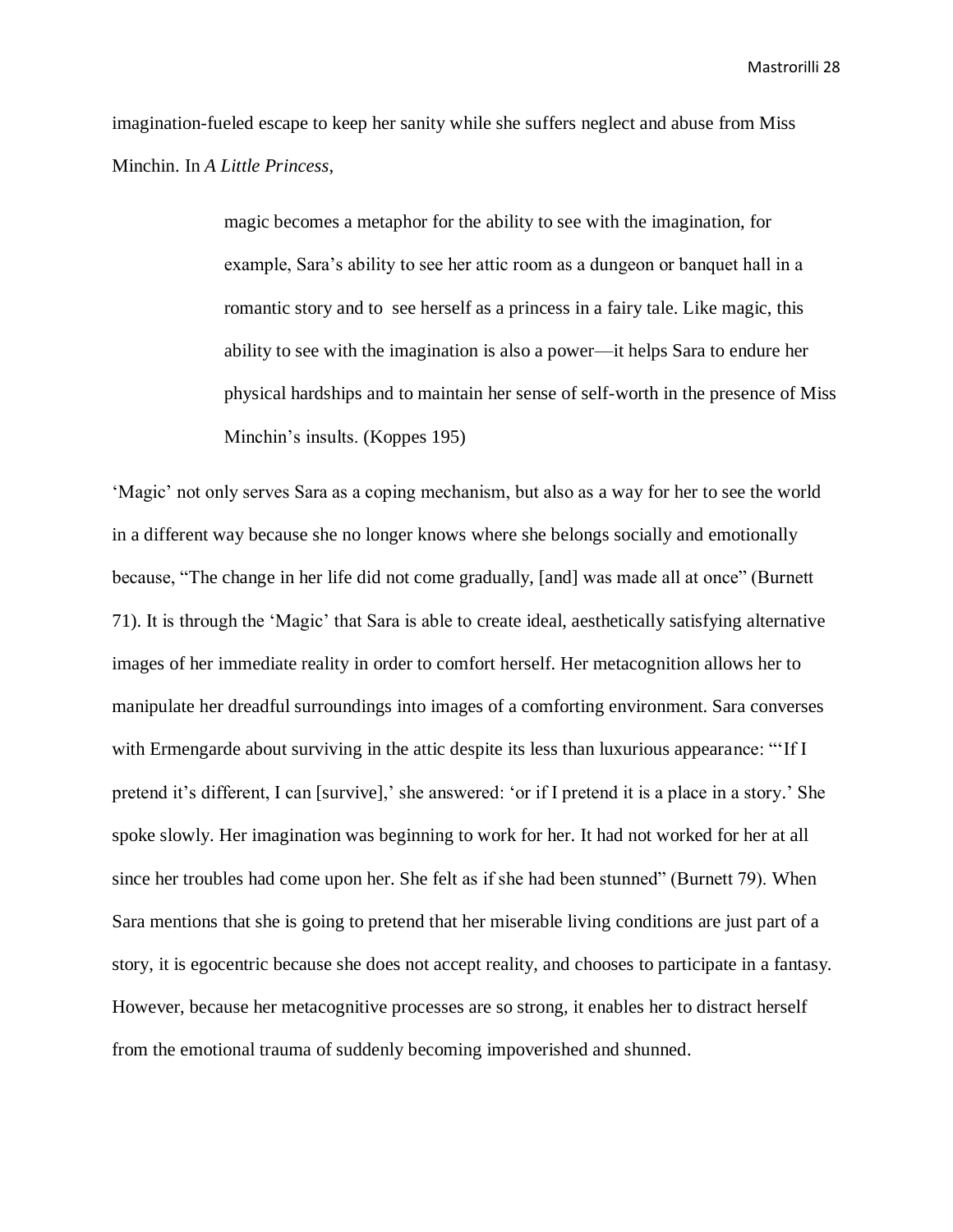Sara uses her incredibly vivid imagination to entertain the other students at the boarding school: "Sara's storytelling gradually leads her to envision herself as the heroine of a story, a princess in exile, and this fantasy enables her to endure her life of drudgery and deprivation" (Keyser 231). Because of the way Sara envisions herself, she essentially convinces herself that she truly is in a story, which isolates her from reality. Most of the other girls seem to idolize her because they cannot imagine like she can, but they are unaware that the reason her imagination is so powerful is due to its use as a coping mechanism for her trauma. To the other girls at Miss Minchin's, Sara is seen as someone who brings the girls joy and comfort—like a mother would. After the death of her father, the others are ordered to abandon any and all interactions with Sara. As any child would do in a situation that closes them off from fun, they disobey the rules so that they can be entertained. In one of her forbidden 'Magic' related adventurous conversations with her friend, Lottie, who sneaks up to the attic to see Sara even though it is forbidden, Lottie is upset to see how dreary Sara's new living conditions are. In an attempt to comfort her Sara explains to her:

> 'You see,' [Sara] said, 'there could be a thick, soft blue Indian rug on the floor; and in that corner there could be a soft little sofa, with cushions to curl up on; and just over there could be a shelf full of books so that one could reach them easily; and there could be a fur rug before the fire, and hangings on the wall to cover up the whitewash, and pictures.' 'Oh, Sara!' cried Lottie; 'I should like to live here!' (Burnett 84)

Lottie plays along with Sara, imagining all the wonderful things as well. Of course, Lottie cannot imagine fully what Sara is describing as because she does not possess metacognitive skills as strong as Sara does. The difference between simply imagining something and using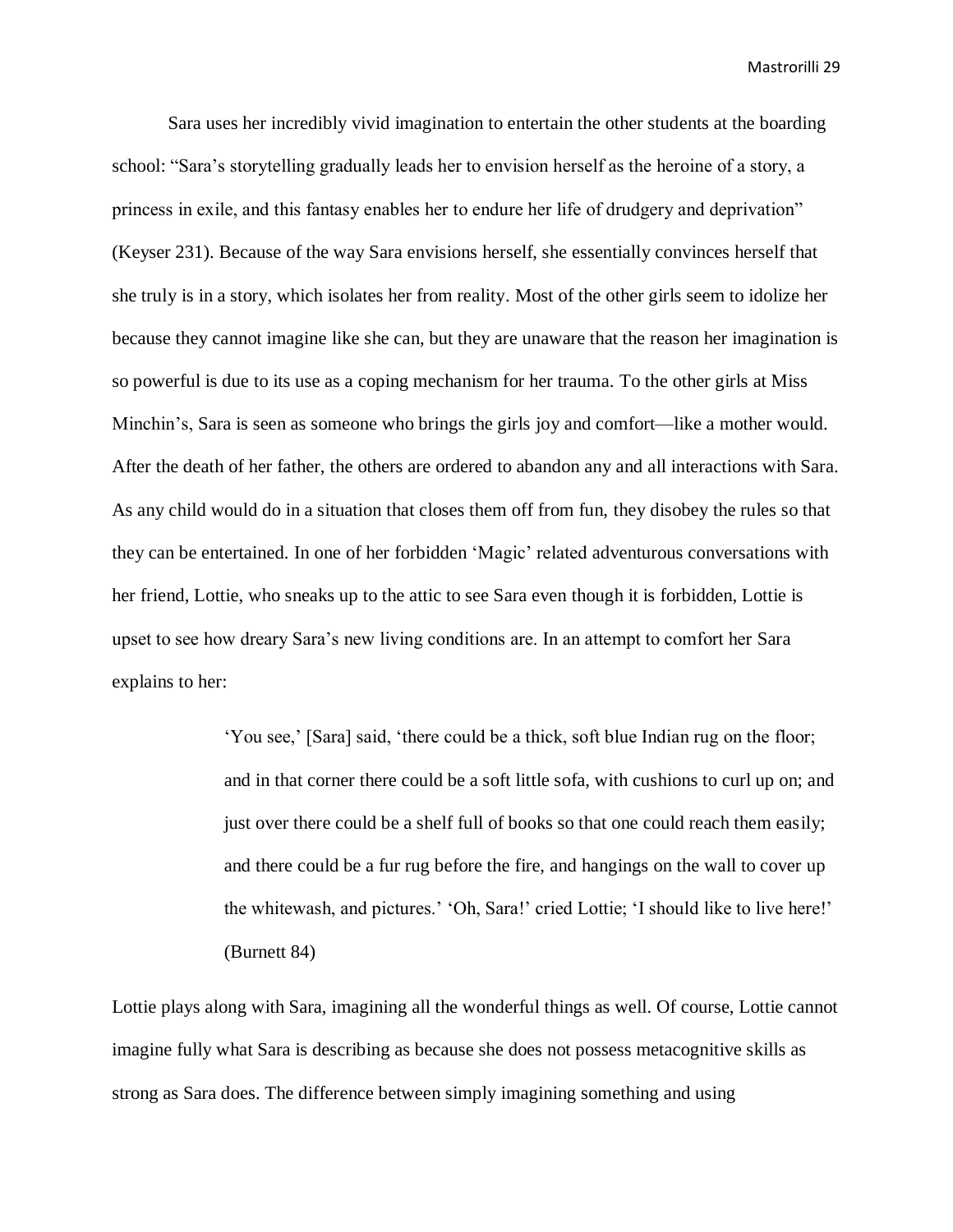metacognition while imagining something is that metacognition is an extremely deliberate process, whereas imagination may not be. As mentioned before, metacognition enables the ability to rationalize and reason through a memory through critical thinking. Imagination is simply recalling abstract images without a critical analysis of it. In other words, not all imaginative fancies involve metacognition. Despite this, Sara does not realize that the acknowledgement of her traumatic reality is approaching rapidly. After Lottie leaves Sara and the room goes quiet, the narrator observes,

> The bed was hard and covered with its dingy quilt. The whitewashed wall showed its broken patches, the floor was cold and bare, the grate was broken and rusty, and the battered footstool, tilted sideways on its injured leg, the only seat in the room. She sat down on it for a few minutes and let her head drop in her hands. The mere fact that Lottie had come and gone away again made things seem a little worse—just as perhaps prisoners fee a little more desolate after visitors come and go, leaving them behind. (Burnett 84)

Everything that Sara has just imagined in order to comfort herself and to entertain Lottie has vanished because it was never real. In this moment, Sara comes to the harsh realization that no matter how much she hopes and desires to return to her previous life of luxury and comfort, she is unable to.

Sara's gradual realization of the harshness of her impoverished reality is observed once again when she encounters another girl her age who is suffering more than she is. After wishing for food because she is so hungry, Sara finds money on the street, and decides to buy herself some hot buns. When she walks out of the bakery, she notices a beggar girl in great crisis: "Sara opened the paper bag and took out one of the hot buns, which had already warmed her own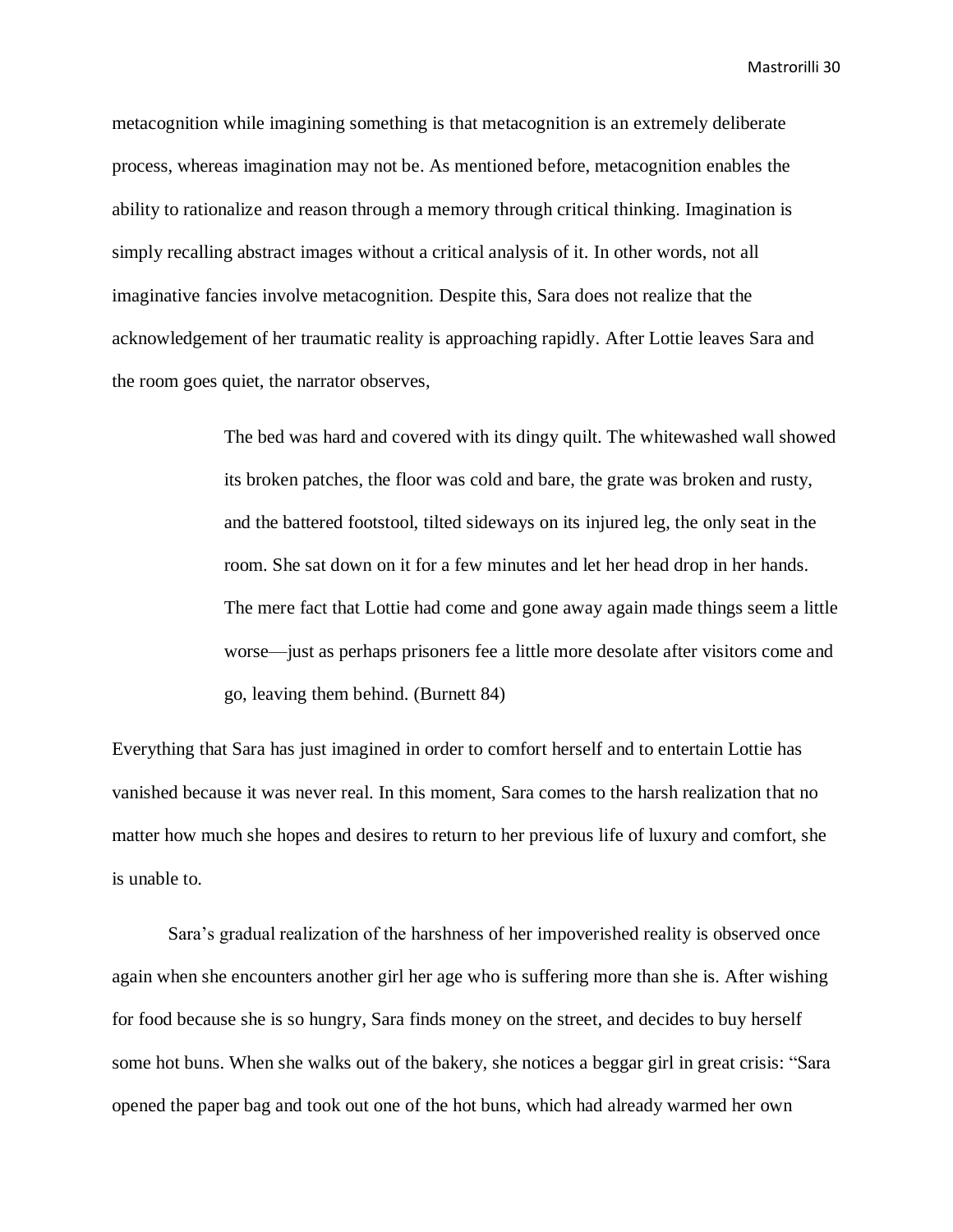hands a little. 'See,' she said, putting the bun in the ragged lap, 'this is nice and hot. Eat it, and you will not feel so hungry.' The child started and stared up at her, as if such sudden, amazing good luck almost frightened her; then she snatched up the bun and began to cram it into her mouth with great wolfish bites" (Burnett 121). Here, Sara herself serves as 'Magic' for the beggar girl, who lingers by the bakery and is clearly longing for food. This is important because Sara has the ability to feel empathetic toward the beggar girl—an emotion that can only be felt by one who is not egocentric. In this moment, Sara loses her egocentrism because she is not imagining an alternate reality; she is choosing to see the immediate reality of her peer suffering, and takes action to help her. Although Sara's metacognition and egocentrism do not function together consistently, in this scene, Sara is able to use her prior knowledge of suffering and experience the emotions that the other girl may be feeling. After leaving the beggar girl, "Sara found some comfort in her remaining bun. At all events, it was very hot, and it was better than nothing. As she walked along she broke off small pieces and ate them slowly to make them last longer. 'Suppose it was a magic bun,' she said, 'and a bite was as much as a whole dinner. I should be overeating myself if I went on like this'" (Burnett 123). Sara is resilient in this scene because she is able to understand the perspectives of others, which ultimately allows her to "make choices and exercise a degree of control" (James 100). Sara's control in this scene stems from her empathy for the beggar girl because Sara is still able to assuage her hunger despite having given the beggar girl almost all of her food. Her empathy, the ability to care for others, strengthens her resilience because it allows her to see that others are living under worse conditions than she is, which ultimately allows her to become less egocentric.

Despite her isolated living conditions, Sara is unaware that she is living next to another Indian servant, Ram Dass, who knows not only about her treatment at Miss Minchin's, but also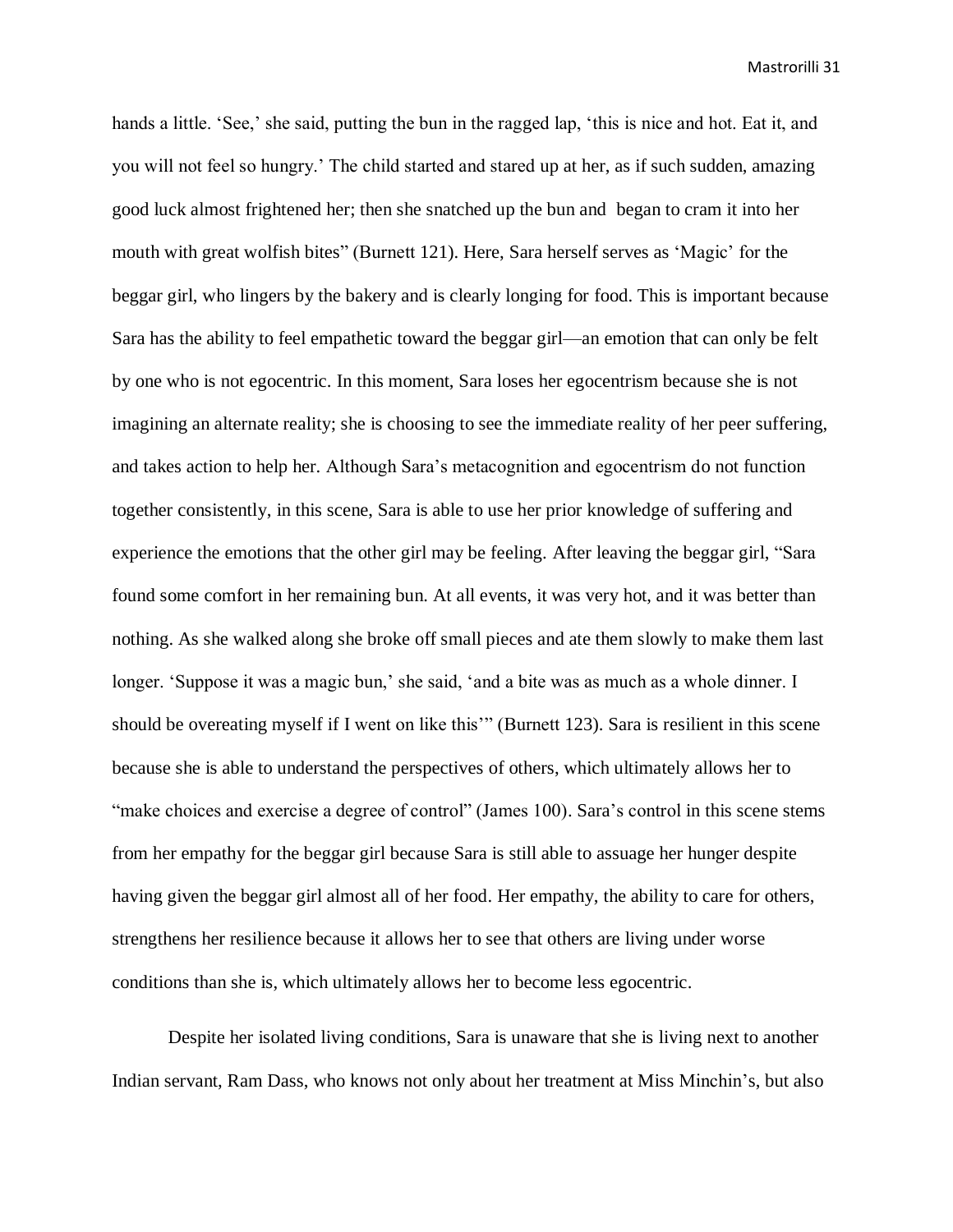had knowledge of Captain Crewe, because his master, Mr. Carrisford, was his friend. When they first encountered each other by chance, there was a sense of comfort and safety:

> Sara looked toward him and he looked toward her. The first thing she thought was that the dark face looked sorrowful and homesick. She felt absolutely sure he had come up to look at the sun, because he had seen it so seldom in England that he longed for a sight of it. She looked at him interestedly for a second, and then smiled across the slates. She had learned to know how comforting a smile, even from a stranger, may be. (Burnett 103)

This initial interaction between the two of them during sunset emphasizes the empathy and sense of comfort they both feel in this moment—they understand each other. The sunset could also foreshadow that Sara's misery is coming to an end, and better days are ahead for her. It is clear through this passage that they share a love for Indian culture. Because Sara is living as a lowly servant in London, she does not meet many other people who share her cultural background. Ram Dass expresses his desire to protect Sara while conversing with Mr. Carrisford: "'All her life each day I know,' answered Ram Dass. 'Her going out I know, and her coming in; her sadness and her poor joys; her coldness and her hunger. I know when her secret friends steal to her and she is happier—as children can be, even in the midst of poverty—because they come and she may laugh and talk with them in whispers. If she were ill I should know, and I would come and serve her if it might be done.'" (Burnett 127). With his protection, she could maintain this cultural identity and enjoy a greater sense of well-being. Ram Dass explains, "'She is not as other children. I see her when she does not see me. I slip across the slates and look at her many nights to see that she is safe…By the mistress of the house—who is an evil woman—she is treated like a pariah; but she has the bearing of a child who is of the blood of kings!'" (Burnett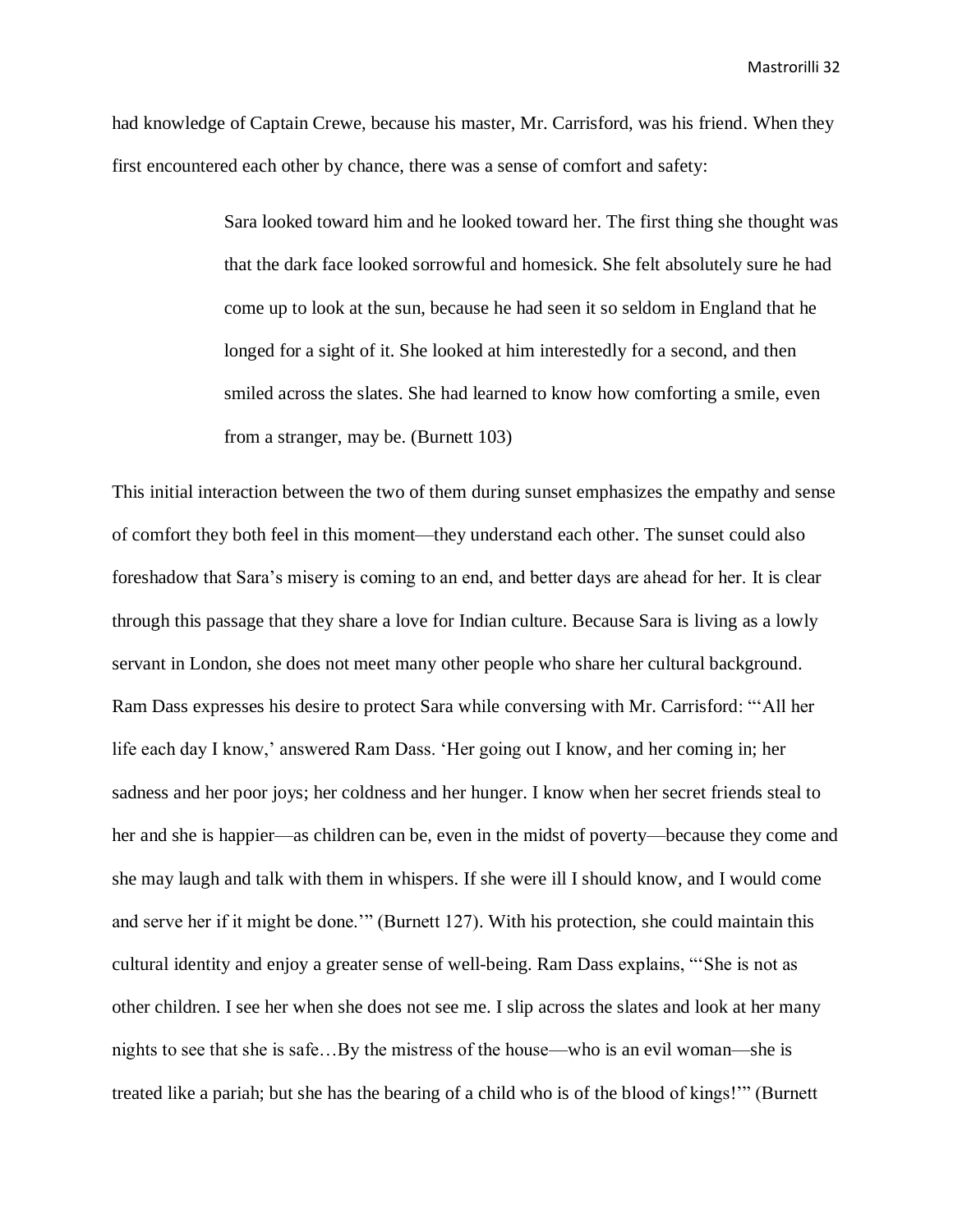126). In regard to the role of Ram Dass in rescuing Sara, Mirchandani notes "[t]he novel emphasizes Sara's cultural belonging by expressing in great detail her mannerisms, her language, and her courageous survival" (Mirchandani 14). At earlier points in the novel, Sara's physical description is given, being described as having "green-gray eyes" (Burnett 10) and dark hair, which is different from her mainly European born classmates. However, the ability to identify culturally with Ram Dass provides Sara with another escape—out of her misery, where she would no longer need 'Magic' because she is able to have an identity again.

The investment Sara has in her own imagination is admirable because she truly believes it will change her life if she believes hard enough. Although this could be seen as naiveté or childishness, Sara's metacognition is admirable because it highlights her strength in coping. Before going to sleep on one of her most brutal days of domestic labor, Sara wishes aloud for several comforts that would make her room more welcoming. The 'Magic' comes true when the attic is transformed into an oasis—a place that provides a feeling of safety and comfort for her. When she wakes up, she finds:

> In the grate there was a glowing, blazing fire; on the hob was a little brass kettle hissing and boiling, spread upon the floor was a thick, warm crimson rug; before the fire a folding-chair, unfolded, and with cushions on it; by the chair a small folding-table, unfolded, covered with a white cloth, and upon it spread small covered dishes, a cup, a saucer, a tea-pot; on the bed were new warm coverings and a satin-covered down quilt; at the foot a curious wadded silk robe, a pair of quilted slippers, and some books. The room of her dream seemed to change into fairyland—and it was flooded with warm light, for a bright lamp stood on the table covered with a rosy shade. (Burnett 149)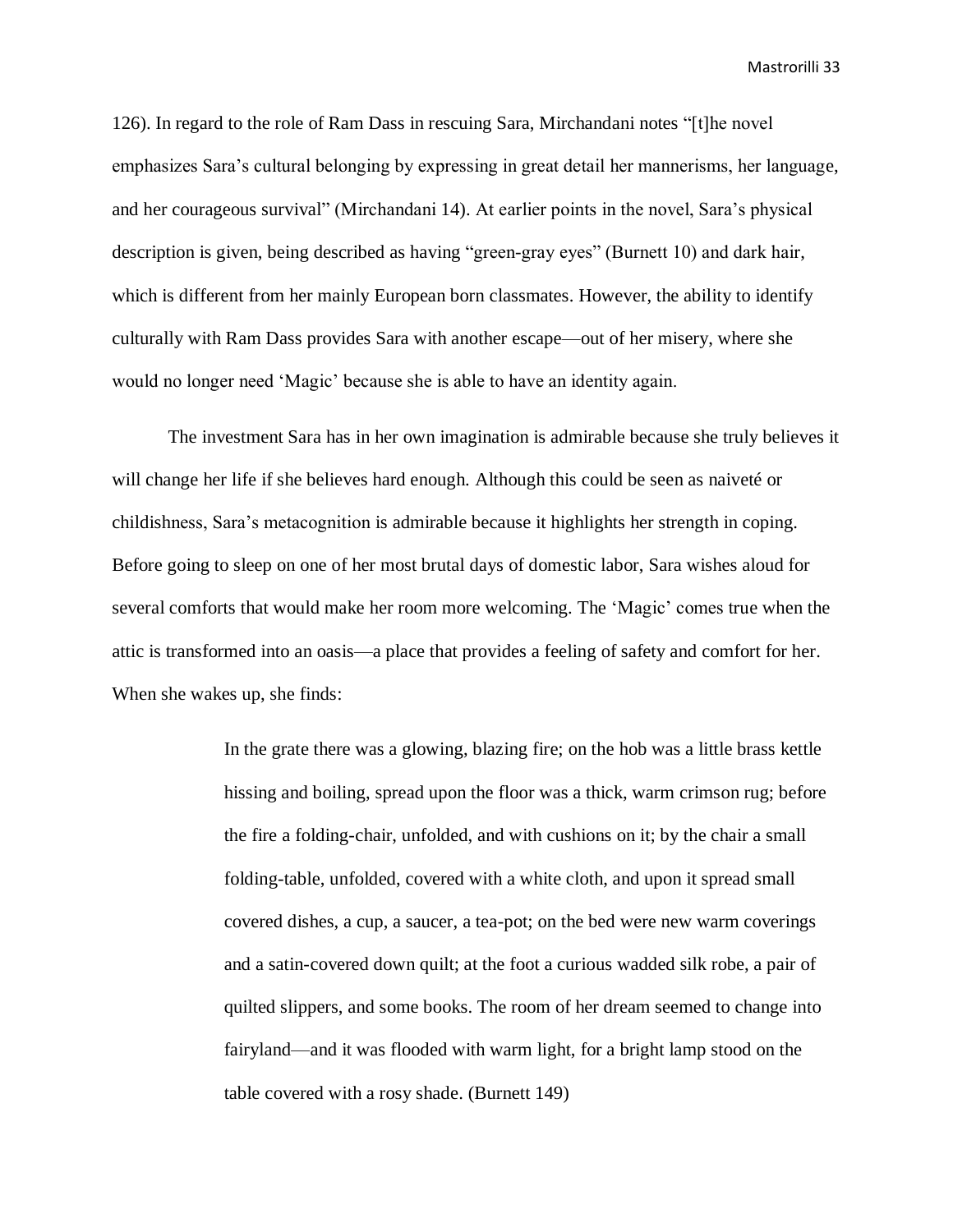This seemingly magical transformation is important to the characterization of Sara because although Ram Dass is responsible for this gesture, and Sara is distracted from her trauma, Sara will now truly believe that 'Magic' is real. This hinders her from fully understanding the difference between fantasy and reality, however. This is hinted at when it is made known to the reader that the lamp's bulb emits a rose-color. Sara's version of reality seems to be through rosecolored glasses because she is always creating an alternate reality for herself through the use of metacognition to escape her misery.

Sara's use of 'Magic' highlights her resilience because it serves her as a coping mechanism through the loss of her father and inheritance and the neglect at the hands of Miss Minchin. She demonstrates that she can manage herself socially and emotionally while living through traumatic circumstances. Her desire to escape her immediate reality in order to survive her day-to-day experiences shows that her metacognitive process of altering her environment to distract her from the maltreatment she is experiencing is the key to her vivid imagination not only for herself, but for her peers as well. Unconsciously, she is able to strengthen her metacognitive processes by relying on the 'Magic' to alter her immediate reality and entertain others. When Ram Dass 'saves' her, Sara's vision of 'Magic' is brought to life. This novel teaches child readers to persevere during times of difficulty and the importance of mental strength during emotionally trying situations.

# **Conclusion**

In each of the above texts, the child protagonist experiences a strong desire to escape from their realities. Although each has their own reasons for wanting this, it is clear that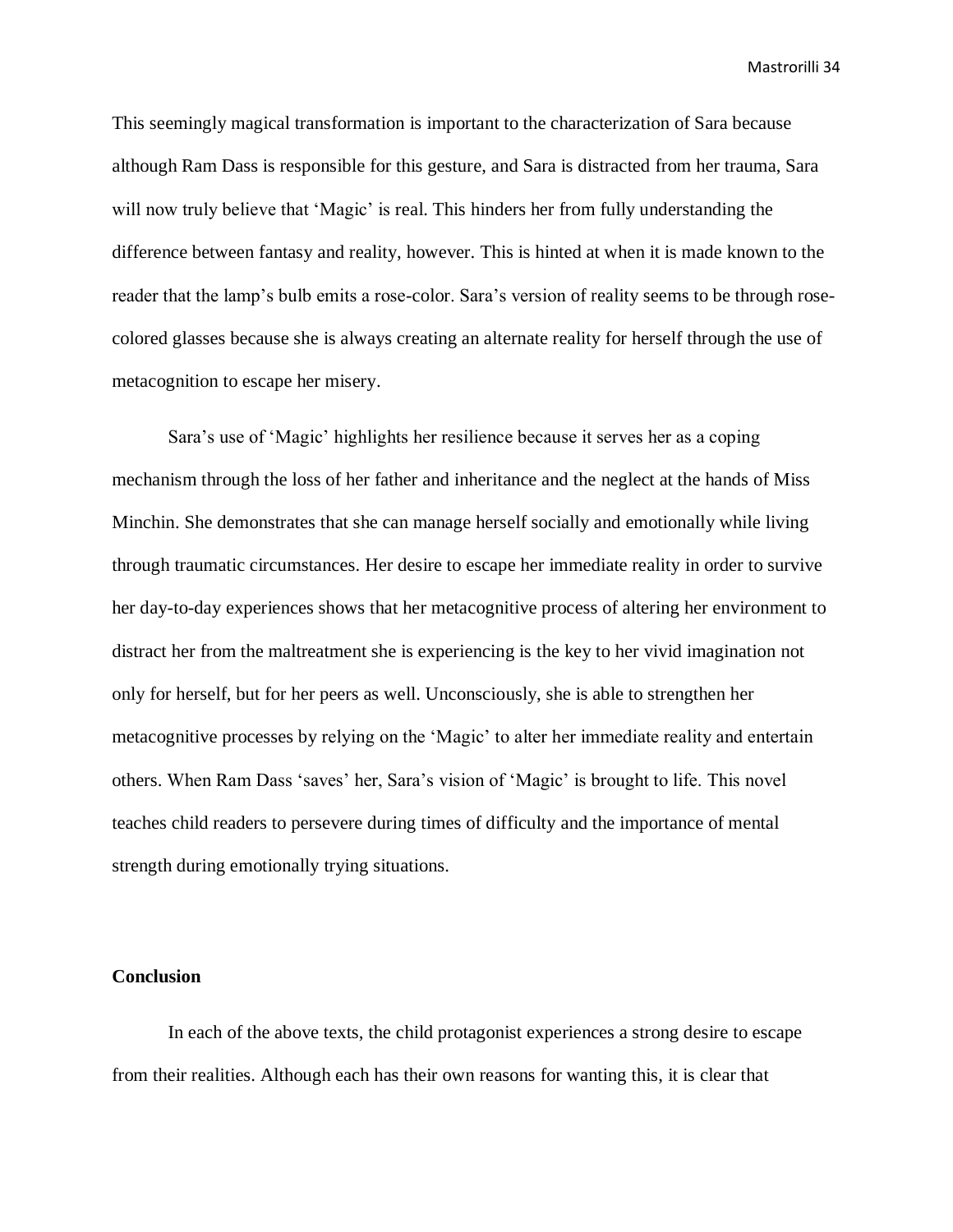egocentrism and metacognition play central roles in each process. In *Alice's Adventures in Wonderland*, Alice is able to rationalize her way through an unfamiliar world through logical reasoning—an act done purely by being aware of one's own thought process. In this text, she uses metacognitive processes mainly by talking to herself to navigate through her wildly vivid dream in the fantasy land of Wonderland. In *A Little Princess*, Sara's escape takes place both mentally and physically. Because she is awake during her daydreams and fantasies, she constantly imagines alternate versions of her physical surroundings in order to comfort herself. She is egocentric until she encounters a beggar girl suffering more than she is and is able to experience the feeling of empathy. Similarly, in *Anne of Green Gables*, Anne uses the physical world around her to escape into a better world, romanticizing nature and the personalities of those around her. However, Anne tends to escape reality in a different way than Sara does. Sara's trauma of losing her father and being exiled to the attic and shunned are so extreme that it almost demands that she picture an alternate reality to ensure her own sense of normalcy, and Anne's escapes consist of her imagining people and places she thinks are not aesthetically pleasing to be more romanticized.

In addition to a child protagonist's escape providing comfort or ensuring a sense of safety, child protagonists often want to escape their immediate realities because they are seeking stimulation through play. Creative and imaginative play are crucial for the child to experience because it teaches them how to regulate themselves in society. In the texts I examined, children play many roles as social actors by using knowledge of their own through processes to rationalize their experiences and understandings of how their role as a child is important to their world. Through their play experiences, children learn the concept of resilience, how to gradually become less egocentric, and how metacognition plays a role in almost everything they do. When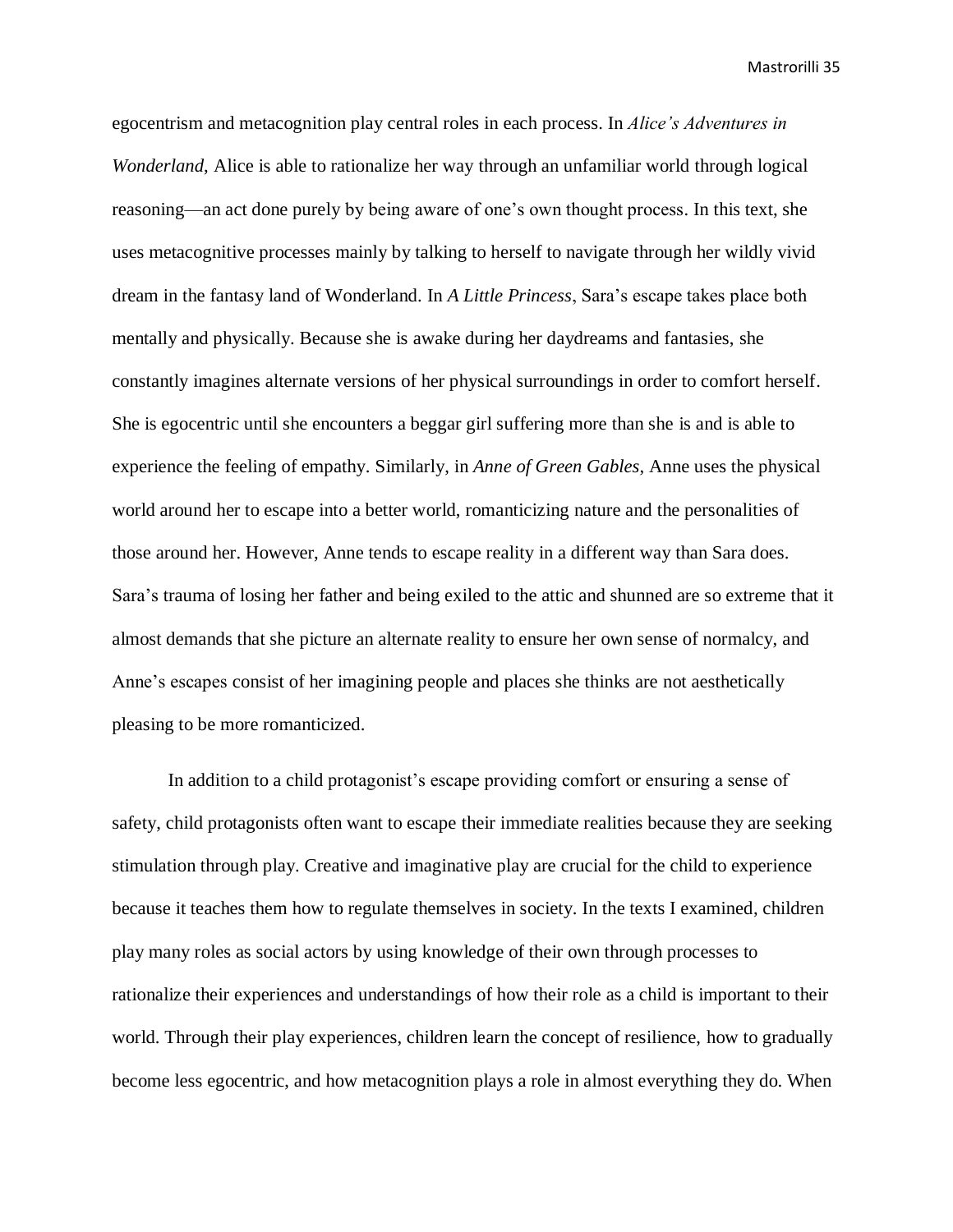a child has mastered all of these skills, they become more mature and are able to rationalize their way through problems.

To the child reader, these child protagonists are simply sharing how they live with them. Depending on reading levels, some child readers will pick up on the underlying dark themes of trauma, neglect and poverty in *A Little Princess* and neglect in *Anne of Green Gables*. Because most authors of children's literature write with both the adult and child in mind, there are bound to be aspects of the text that are catered exclusively to each audience in each of these texts. In theory, adults enjoy reading texts like these to their children because it allows for both audiences to escape from their realities. Ultimately, "Literary works ask and answer questions, the substance of which reveals how the readers of that day viewed and understood the work" (Lundin 32). Adult readers can analyze the text and infer what message it was originally attempting to get across as they read to their children, which puts an unintentional spin on the enjoyment of adults reading children's literature, promoting the possibility of connecting both audiences through inferential literary discussion.

One reason why children's literature is an exciting genre is because it explores a wide range of possible childhood experiences. In each of these texts, the child protagonist amazes readers with their metacognitive skills. Perhaps the most exciting part of children's literature is the possibility that parents and caregivers will read to their children, and create a love for literacy. Through this, the young reader can engage with the text and gain a love for reading while learning how to use metacognition to think critically and meaningfully about events in their everyday lives.

Classic works of children's literature from the Golden Age continue to be published and enjoyed by contemporary readers. Television and film adaptations of these works have been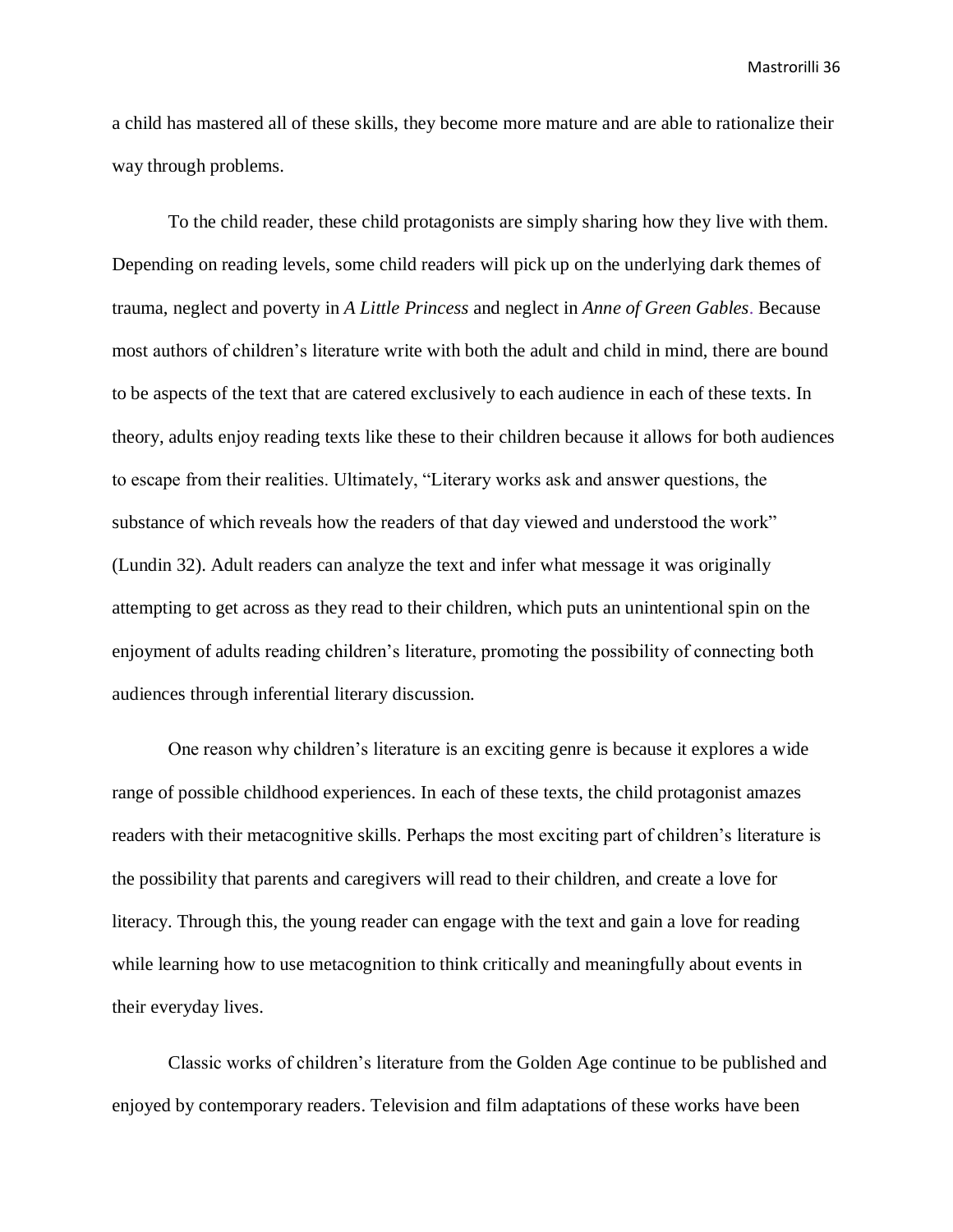produced by companies such as Disney, Warner Brothers, and Fox: "…the media pays attention to the literature of childhood, the juvenile works that function as innocent reading for varied-age consumers and as fantastic landscapes in a more prosaic age" (Lundin 30-31). The ongoing presence of classic children's literature in popular culture is important because

> [l]iterary meaning is determined over time, by a series of readings constituting its history of influence. The history of reception includes those literary and sociological factors that shape individual responses in a given time and place. The context of reception is defined in material and ideological terms, in aesthetic terms, or in terms of evaluative interpretive communities that mediate between the literary product and audience. (Lundin 32)

Children's literature has adapted to historical and cultural changes, catering to different generations of audiences, and being adapted for a variety of media, creating new meanings for those audiences, both young and old. Lundin also notes that "A literary text has a particular historical audience that responds to the work in a dialectical relationship of question and answer. A text has a particular meaning for its time by the way it answers the fundamental questions of its age" (Lundin 32). This means that over time, texts considered classics will take on new meanings as new generations of children grow into adults, and new generations of children are born.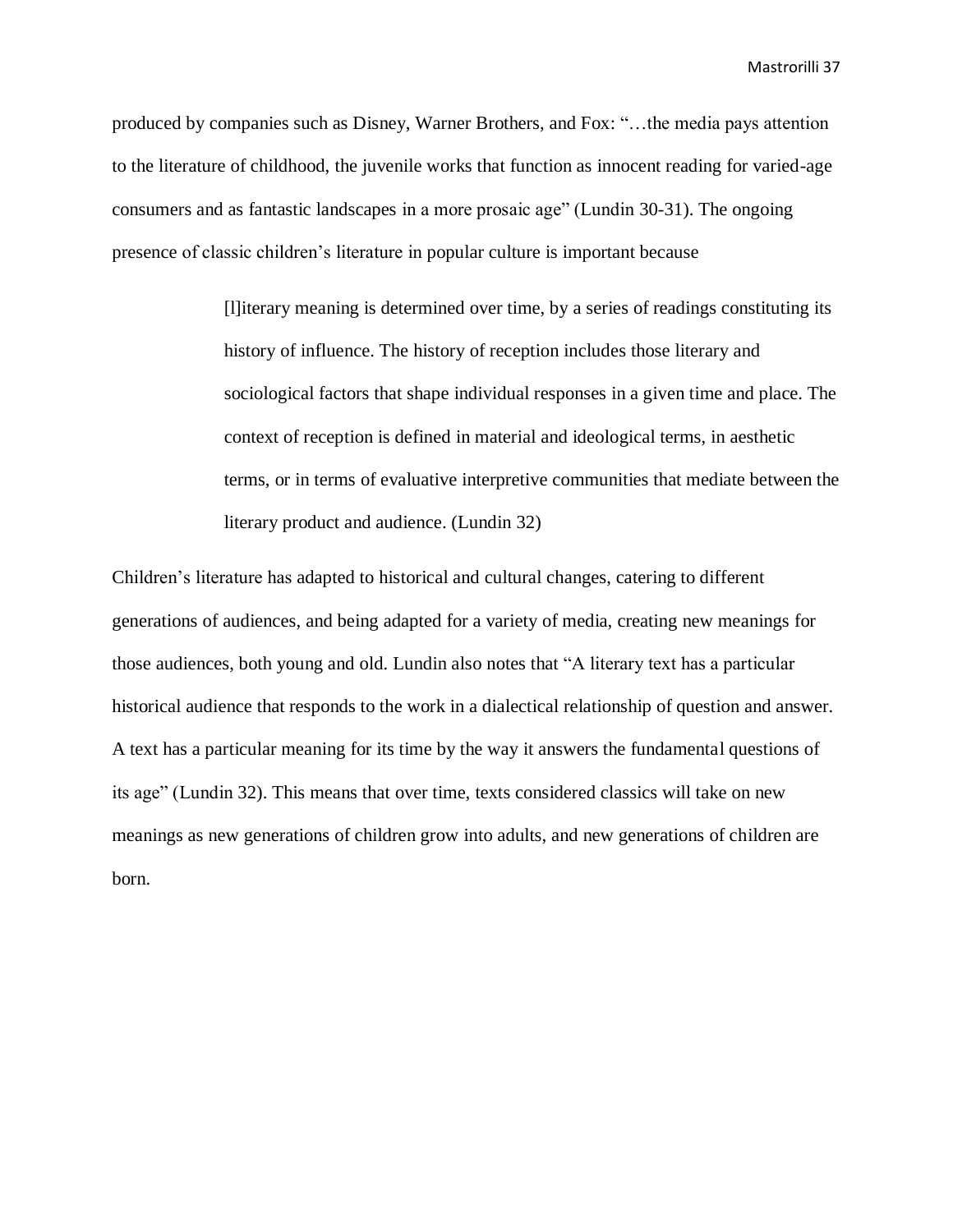#### Works Cited

- Boyd, Denise, and Helen Bee. *The Developing Child*. 13th ed., Boston, Pearson, 2012, pp. 479- 481.
- Carroll, Lewis. *Alice's Adventures in Wonderland and Through the Looking-Glass*. Oxford, Oxford University Press, 1865, pp. 9-60.
- Clement, Lesley. "Mobilizing the Power of the Unseen: Imagining Self/Imagining Others in L. M. Montgomery's Anne of Green Gables." *Studies in Canadian Literature/Etudes en Littérature Canadienne*, vol. 36, no. 1, 2011, pp. 51-68.
- Combs, Martha. *Readers and Writers in Primary Grades: A Balanced and Integrated Approach K-4*. 3rd ed., Upper Saddle River, Pearson, 2006.
- Cross, David R. and Scott G. Paris. "Developmental and Instructional Analyses of Children's Metacognition and Reading Comprehension." *Journal of Educational Psychology*, vol. 80, no. 2, June 1988, pp. 131-142. EBSCO*host*, doi:10.1037/0022-0663.80.2.131.
- Gray, Paige. "'Bloom in the Moonshine': Imagination as Liberation in Anne of Green Gables." *Children's Literature: Annual of the Modern Language Association Division on Children's Literature and the Children's Literature Association*, vol. 42, 2014, pp. 169- 196.
- Hintz, Carrie, and Eric L. Tribunella. *Reading Children's Literature: A Critical Introduction*. Boston, Bedford St. Martin's, 2013, pp. 23-68.

Hodgson Burnett, Frances. *A Little Princess*. New York, Penguin Books, 1905, pp. 66-149.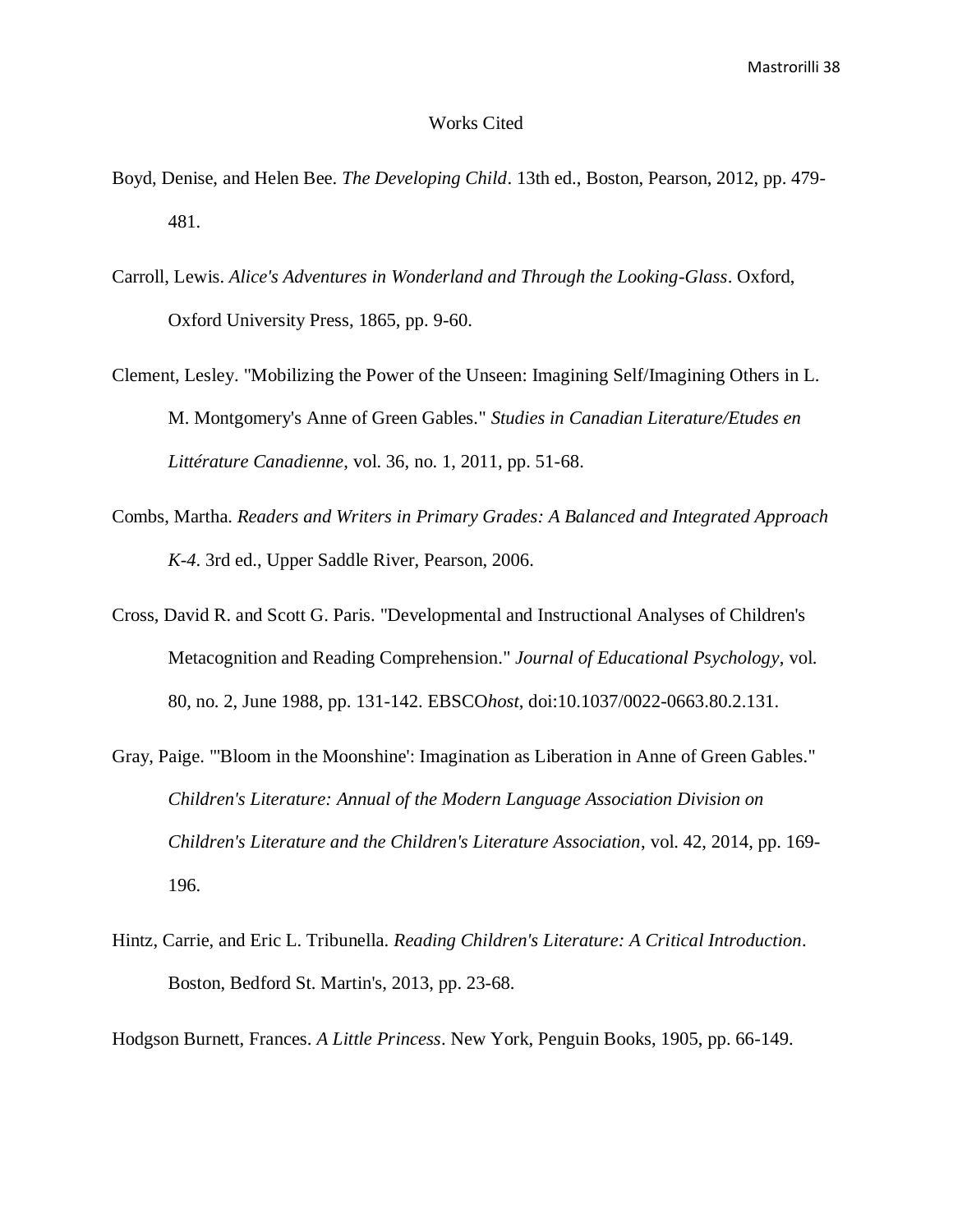- Hunt, Peter. "The Fundamentals of Children's Literature Criticism: Alice's Adventures in Wonderland and through the Looking-Glass." *The Oxford Handbook of Children's Literature*, Julia L. Mickenberg (ed. and introd.) and Lynne Vallone (ed. and introd.) Oxford UP, 2011, p. 42.
- James, Allison, and Adrian James. *Key Concepts in Childhood Studies*. 2nd ed., Los Angeles, Sage, 2012.
- Keyser, Elizabeth Lennox. "'The Whole of the Story': Frances Hodgson Burnett's A Little Princess." *Triumphs of the Spirit in Children's Literature*, Francelia (ed. & pref.) Butler, et al., Lib. Professional Pub., 1986, pp. 230-243.
- Koppes, Phyllis Bixler. "Tradition and the Individual Talent of Frances Hodgson Burnett: A Generic Analysis of Little Lord Fauntleroy, a Little Princess, and the Secret Garden." *Children's Literature: An International Journal, Annual of the Modern Language Association Seminar on Children's Literature*, vol. 7, 1978, pp. 191-207.
- Lundin, Anne H. "Victorian Horizons: The Reception Of Children's Books In England And America, 1880-1900." *Library Quarterly* 64.1 (1994): 30-59. *MLA International Bibliography*. Web. 28 Nov. 2016.
- Mirchandani, Manisha. "Colonial Discourse and 'Post'-Colonial Negotiations: A Little Princess and Its Adaptations." *New Literatures Review*, vol. 33, 1997, pp. 11-24.

Montgomery, Lucy M. *Anne of Green Gables*. New York, Aladdin, 1911, pp. 30-264.

Schatz, Stephanie L. "Lewis Carroll's Dream-Child and Victorian Child Psychopathology." *Journal of the History of Ideas*, vol. 76, no. 1, Jan. 2015, pp. 93-114